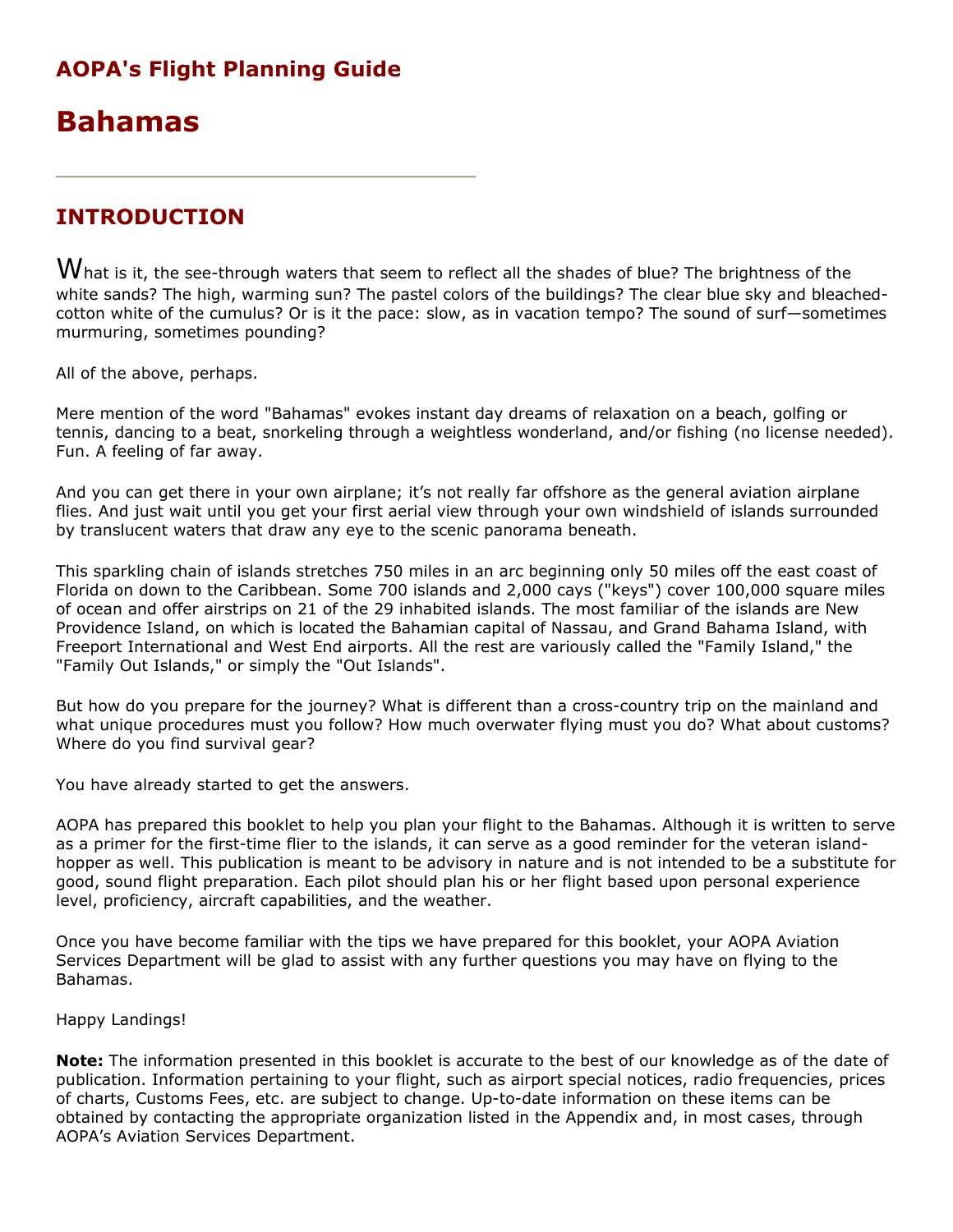# CHAPTER 1 PREFLIGHT PLANNING AND PREPARATION

# Charts and Supplements

 $\mathbf O$ ne of the first things you will want to obtain for your flight to the Bahamas will be the appropriate aeronautical charts. Listed below is a synopsis of VFR and IFR charts available for the Bahamas.

- 1. ONCs (Operational Navigation Charts): Theses DOD publications provide topographical details, depict airports and navaids BUT DO NOT include any nav/com frequencies or facility information. Scale is 1:1,000,000 (16nm per inch).
- 2. Miami Sectional Chart: provides limited coverage for the Northwestern Bahamian Chain. Grand Bahamas Island (Freeport), The Abacos, New Providence Island (Nassau), the Berry Island, Northern Andros Island and Bimini are covered.
- 3. Jeppesen Caribbean Trip Kit: includes low/high en route coverage, area and instrument approach charts with legends, airport directory and approach list of radio facilities, air traffic control information, entry requirements and emergency procedures.
- 4. Department of Defense (DOD) Caribbean and South America FLIP (Flight Information Publication) packages: Low en-route 5/6 and High enroute  $1/2$  cover the Bahamas. The supplement is an airport facility directory and the Terminal and approach plate booklet (only the approaches for Nassau and Freeport are included).
- 5. CH25 and CJ26: Both world aeronautical charts (WAC) are the smallest scale charts published by the U.S. government that cover the Bahamas. Scale 1:1,000,000. Available from the AOPA Chart Department.

The ONCs do not provide adequate aeronautical details to use alone. AOPA recommends supplementing them with either the DOD or Jeppesen Low Altitude Enroute Charts.

Please contact Sporty's Pilot Shop or Jeppesen Charts for Bahamas chart kits in the Caribbean. Contact Sporty's at 800/776-7897 or Jeppesen at 800/621-5377.



Sectional and VFR Terminal Area Charts for the Conterminous United States, Hawaiian Islands, Puerto Rico and the Virgin Islands.

(Not for navigation.)



World Aeronautical Charts for the Conterminous United States, Mexico, and the Caribbean Areas.

(Not for navigation.)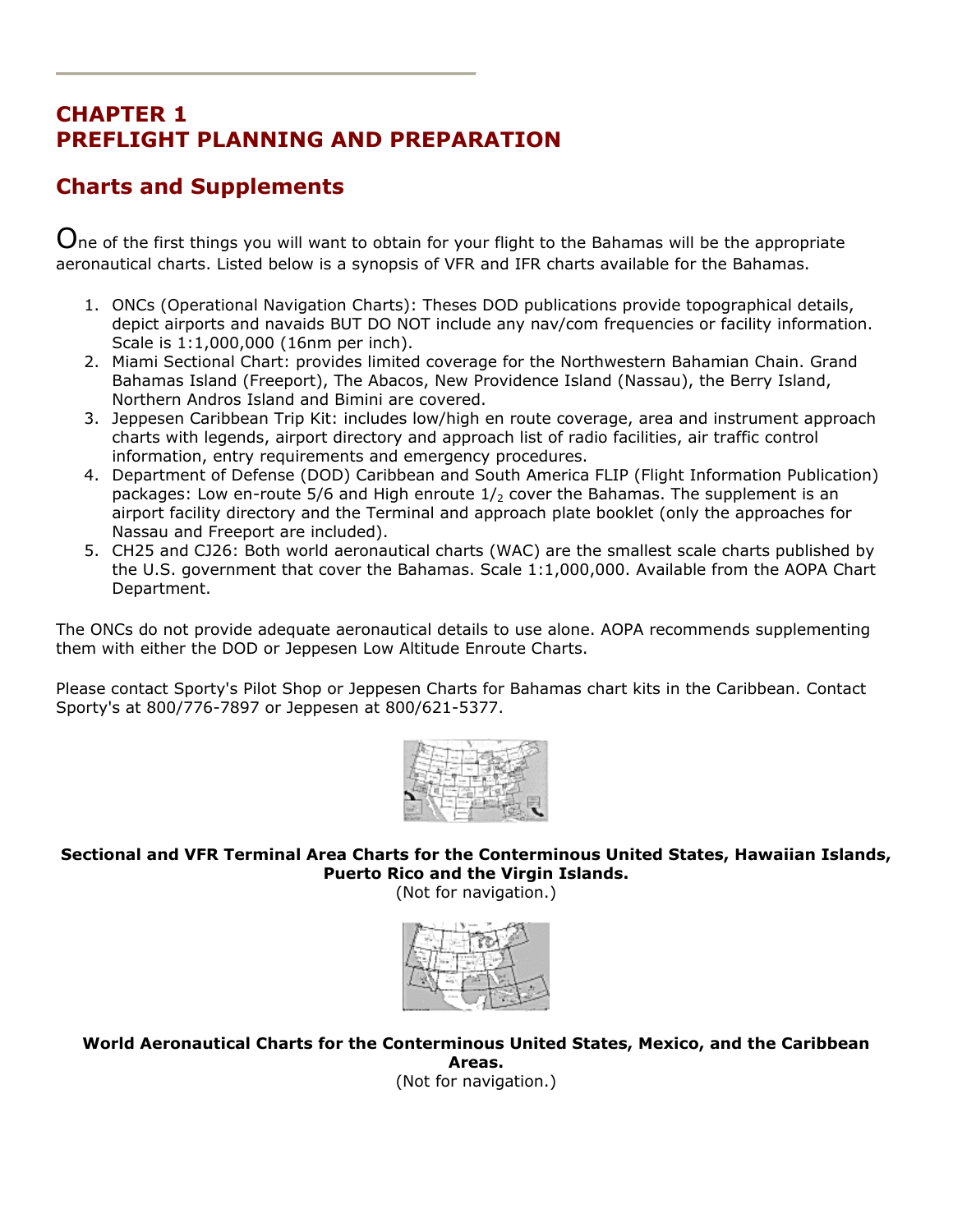# Aircraft Insurance

The Bahamian government does not have specific insurance requirements. Check with your aircraft insurance agent to verify that your coverage extends to the Bahamas. If your agent has any questions on operations to the Bahamas, please feel free to have the agent call the Aviation Services Department for details.

# Survival Gear

In addition to two way radios, the Bahamian Government requires a US Coast Guard approved life vest or cushion for each passenger in every private aircraft flying through its airspace. AOPA also suggests that an approved life raft large enough for all passengers be on board for any extended over-water flights.

Most FBOs in Eastern Florida have marine survival gear available for rent or sale. Since you are required to stop at an AOE (designated Airport of Entry) anyway when you return to the states, you may wish to rent your gear there to yourself save an extra stop on the way home.

Please be sure to reserve your equipment in advance, especially during peak times (November through March) to ensure you will have what you need for the dates of your flight.

# Basic Overwater Communication, Navigation and Survival requirements

FAR 91.1(b) outlines the operating requirements in the airspace overlying the waters between 3 and 12 miles from the coast of the United States. FAR 91.1(b) references FAR 91.703 which applies beyond the 12 mile limit.

Simply put, you must have communication and navigation equipment appropriate to your planned route. You must also operate and adhere to an approved flight plan and carry appropriate survival gear.

Single engine aircraft operating over water 50 to 99 NM from a suitable emergency landing place must carry an approved life jacket or cushion for each person on board, stowed where it can be easily retrieved. Single engine aircraft 100 NM or more from a suitable emergency landing place are also required to carry life jackets, raft, life sustaining supplies, and signaling flares.

Twin engine aircraft capable of continuing flight with one engine operative 200 NM or more from a suitable emergency landing place are also required to carry the life jackets, raft, life sustaining supplies and flares.

Pilots operating for hire, flying large turbine powered multi-engine airplanes, or under FAR Part 135, have additional requirements and should also review FAR 91.205 (b) (12), 91.501, 91.509, 91.511, and FAR 135.165 and 135.167 as appropriate.

# CHAPTER 2 FLYING TO THE BAHAMAS

# Departure from the United States

Since you will be crossing a U.S. Air Defense Identification Zone (ADIZ), you MUST file a DVFR or IFR flight plan. You do not have to clear Customs leaving the U.S. unless you are carrying passengers or cargo for hire. However, if you are carrying expensive or foreign manufactured cameras, fishing gear, SCUBA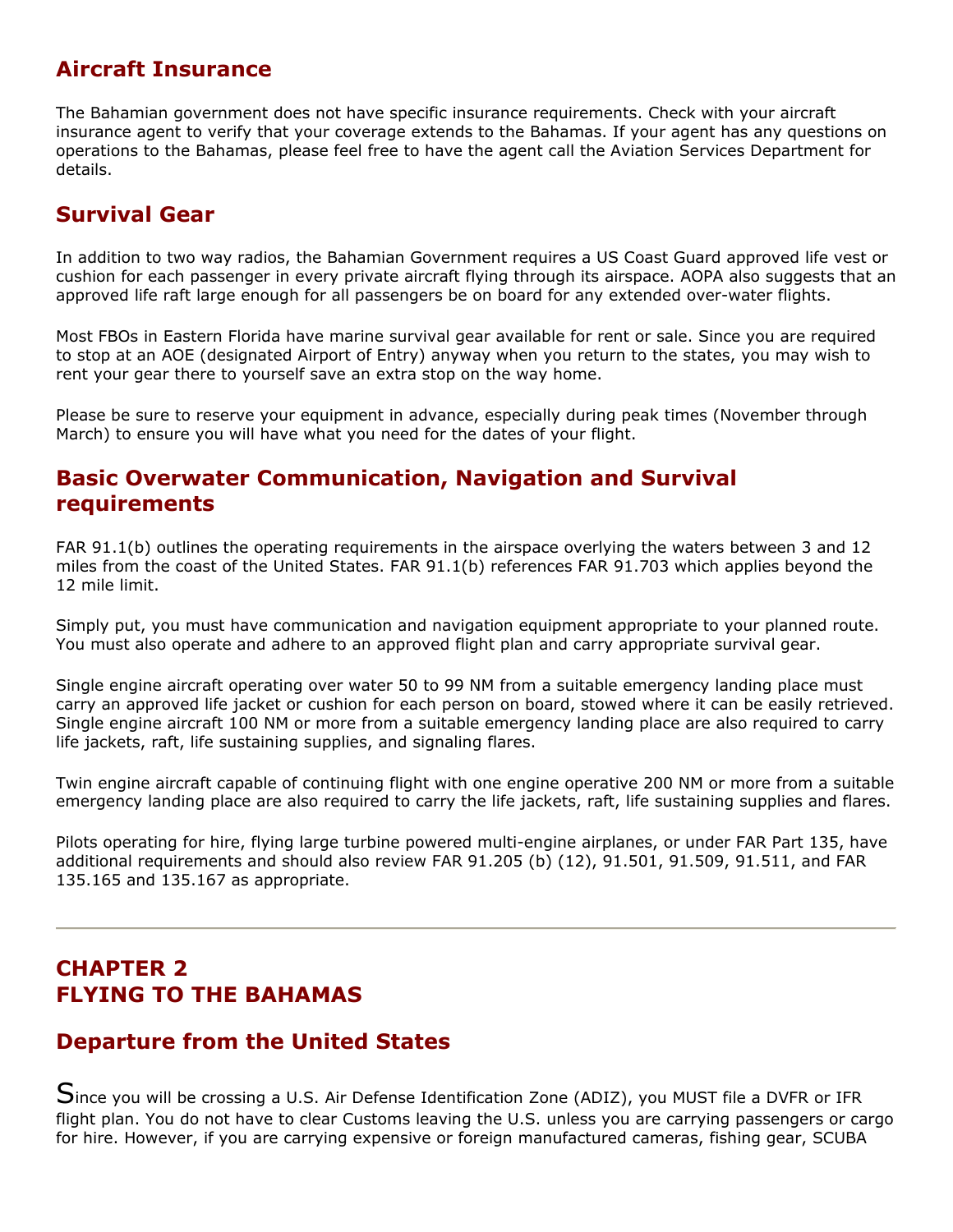gear, etc. AOPA recommends that you declare these items on a Special Customs Service form prior to departure to save time and avoid any problems clearing Customs when you come back.

When carrying \$10,000 or more in cash or monetary instruments, U.S. Customs law requires declaration outbound.

Non-U.S. citizens, whether pilot or passengers, are required to clear outbound with Immigration and Naturalization Service (INS).

# ADIZ Requirements

12 inch registration marks must be displayed on the aircraft. This can be a temporary tape job, however, each mark must be a full 12 inches high and 2 inches wide and the color must contrast with the paint.

If the plane has been fitted with long range or extra fuel tanks, a copy of FAA Form 337 must be on board.

FAR 99.12 requires the use of a transponder and Mode C during passage through an ADIZ.

IFR position reporting is standard, but pilots on DVFR flights will need to give ATC an estimated time of ADIZ penetration 15 minutes in advance.

Both IFR and VFR aircraft position tolerances are 10 NM from the centerline for an intended track over an estimated reporting point or penetration point and 20 NM over water.

If you air-file your DVFR flight plan, you may be intercepted for positive ID when you enter the ADIZ. Filing your DVFR flight plan either in person or by phone before you depart greatly reduces this possibility. Interception procedures and signals are covered in the appendix.

Additional operational requirements for aircraft operations associated with an ADIZ are covered in the Aeronautical Information Manual (AIM) in the National Security and Interception Procedures section, and in FAR 99.



# U.S. Registered Experimental Aircraft

Operation of an aircraft with other than a standard Airworthiness Certificate, such as Experimental, Restricted or Special Flight, must be authorized by the Bahamian Department of Civil Aviation. The United Kingdom Civil Aviation Authority Safety Regulations Group can help expedite your application. It is wise to start this procedure a few weeks in advance of your flight to allow for mailing and processing time. You may contact the following office to apply:

#### Flight Standards Inspectorate (Safety)

242/377-7042

In order for this office to make recommendation for permission to the Bahamas Civil Aviation Department please supply copies of the following:

- 1. Aircraft Type, Registration number, and Serial number.
- 2. Aircraft Registration Certificate.
- 3. Special Airworthiness Certificate.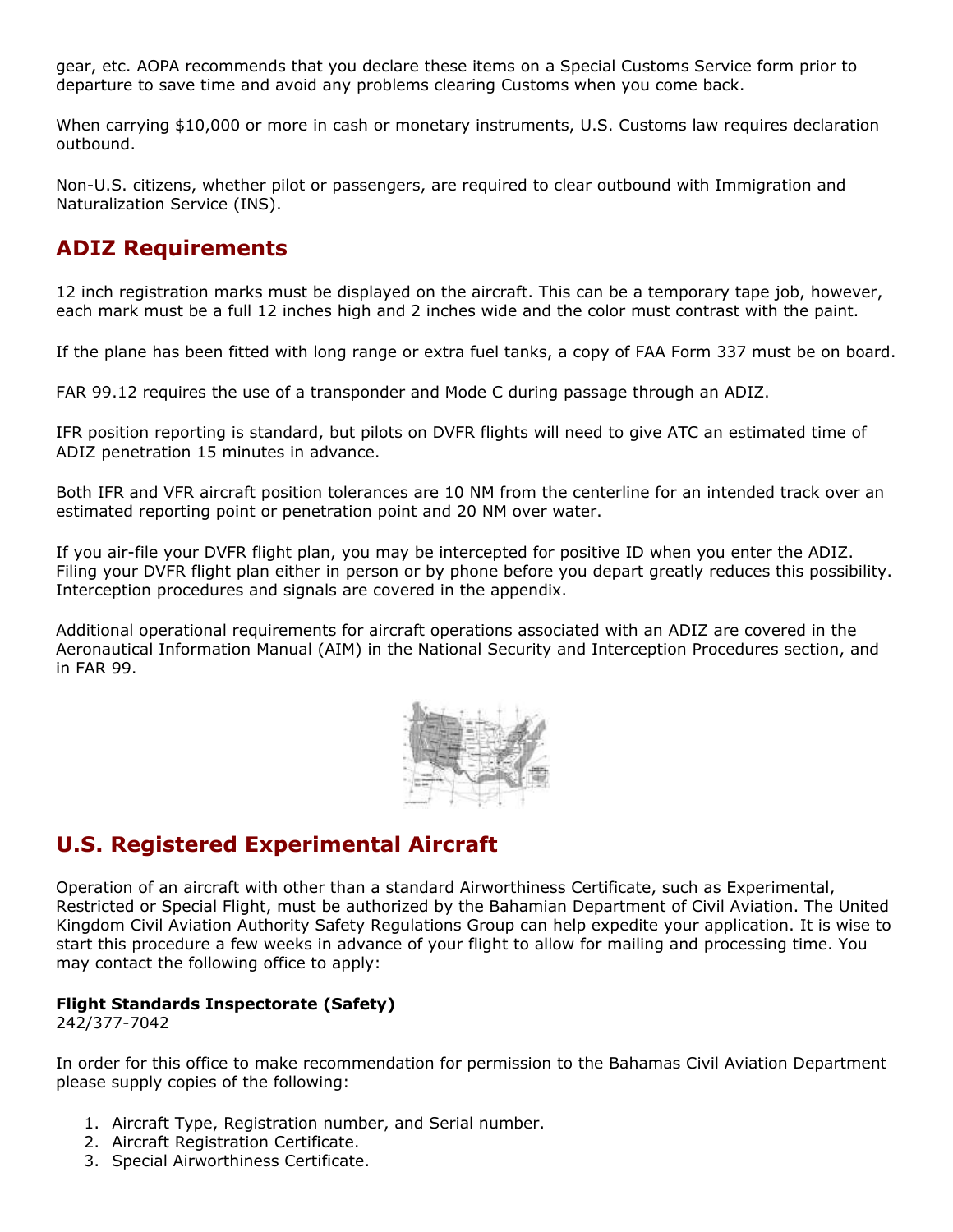- 4. Experimental Operating Limitations.
- 5. Insurance Certificate.
- 6. Pilot's Certificate.
- 7. Medical Certificate.
- 8. Aircraft Radio Station License.
- 9. Fitted radio and navigation equipment.
- 10. Named Pilots Airframe and Powerplant Mechanics Certificate or Statement by an A&P Mechanic that the named pilot is competent to carry out pre-flight and line maintenance on this aircraft.
- 11. Particulars of two relatives of friends who may be contacted in the event of an accident.
- 12. Destination Airport and area of operation.
- 13. Expected date of arrival and departure.

# Modified Military Aircraft

Pilots operating modified Military aircraft must obtain a license for temporary export from the Office of Defense Trade Control, PM/MC, Room #200 SA-6, Department of State, Washington, DC 20520, telephone (703) 875-6644 and file it at least 10 days prior to the departure date.

# Outward Declaration

Only aircraft carrying passengers or cargo for hire outside the United States must file an outward declaration with U.S. Customs before departure.

# ARRIVAL IN THE BAHAMAS

Permission to land in or overfly the Bahamas is not needed.

Bahamian Customs requires your ETA at least one hour before the arrival time stated on your flight plan, (Advise Customs - ADCUS), and your first landing must be at a designated Airport of Entry. Airports of Entry are listed in the Appendix.

# BAHAMIAN CUSTOMS

# Customs Fees

Pilots of private aircraft flying in the Bahamas on a noncommercial basis are exempted from the payment of attendance fees (overtime) upon signing the declaration located on the Bahamas C7A Aircraft Declaration Form. This declaration certifies that the pilot is not flying for remuneration or reward and that the flight is bona fide recreational and being flown solely for pleasure purposes. Further, Customs service is available from 9am-5:30pm Monday to Friday and Saturdays, Sundays and Holidays from 9am-5:30pm. Note: An advance phone call will be needed to keep the airport open after hours. Economically sensitive pilots should bear in mind that airport management and immigrations officials might charge overtime fees for after hour attendance services.

# ADvise CUStoms (ADCUS)

By placing "ADCUS" in the remarks section of your flight plan, you might expect that Customs at your destination would be notified of your expected arrival time, and it usually works that way. However, since flight times to the Bahamas are short and ADCUS messages typically are not forwarded until the flight plan is 'activated', you could easily arrive at your airport of entry without the full hour of notification. An arrival without prior notice is considered an illegal entry and subject to a heavy fine. So, if you anticipate your flight taking one hour or less, call the Customs office at your AOE and advise them of your arrival time before you leave the U.S. to avoid any unpleasant experiences. Phone numbers are listed in Appendix D.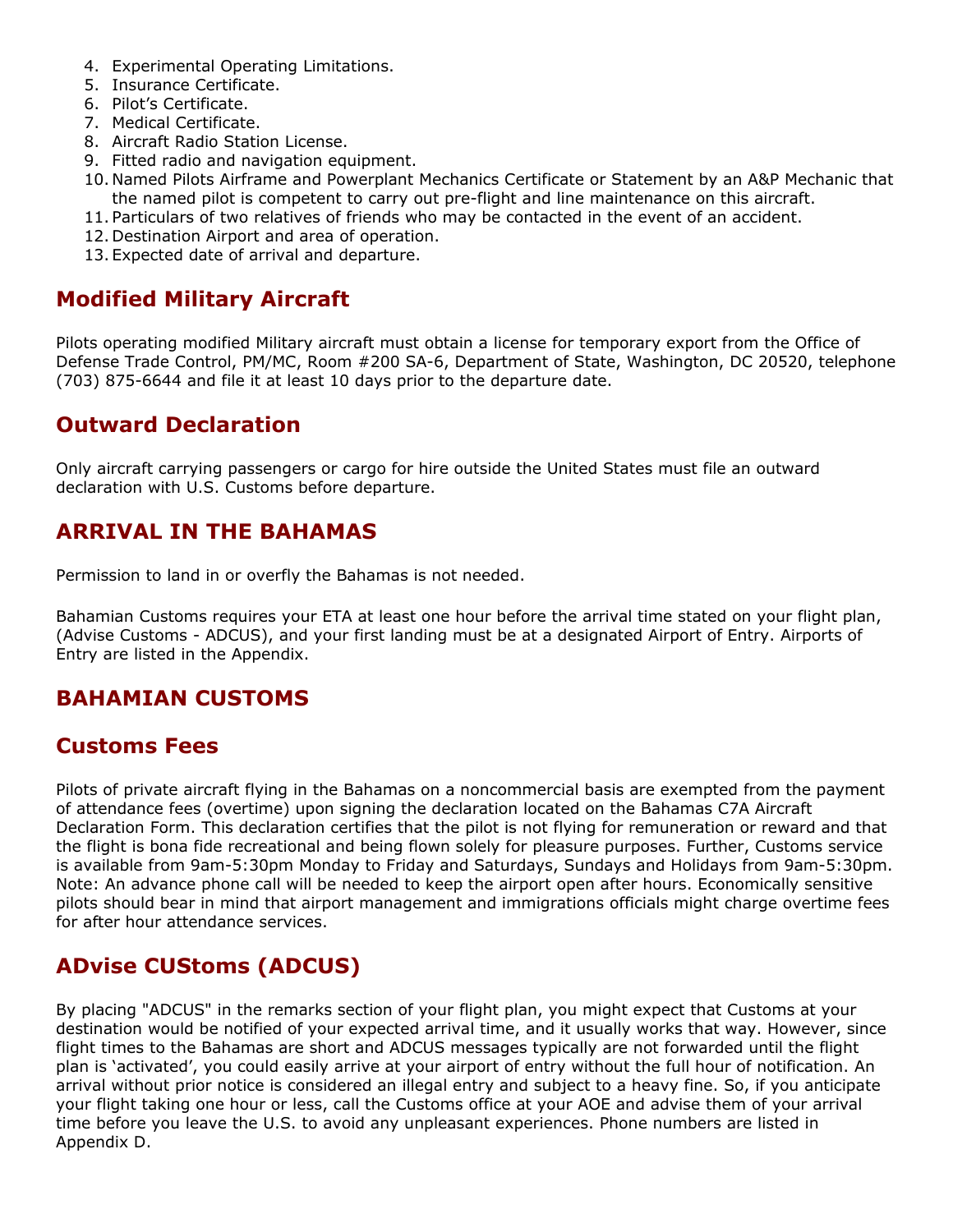# ARRIVAL REQUIREMENTS

Your flight itinerary will determine what forms you will need to complete to satisfy the Bahamian Customs officers. The required forms for entering and departing the Bahamas may be obtained from the AOPA Aviation Services Department, Florida coastal FBOs, or at the Airport of Entry when you arrive.

Most coastal FBOs in Florida don't mind helping pilots with required paperwork, especially if they are also renting you survival gear. Allowing extra time for these necessities eases the travel pressure and allows for a relaxed flight to the islands.

# Inward Declaration / Cruising Permit

If you are planning to "island hop" and will be flying to more than one airport in the Bahamas, you'll need to fill out four copies of Form C7A (see page 16), Inward Declarations & Cruising Permit. Request 1 copy to be returned to you, stamped by Customs. This allows you free movement from airport to airport in the Bahamas. This form gives a general outline of who you are and where you're from. (The Customs officer will determine the length of time your cruising permit will be valid. Any customs officer can request you to surrender your cruising permit at any time.) Since 4 copies of this form are needed, completing the static information in advance of your trip can be a real time saver.

# Aircraft General Declarations

Three copies of General Declarations (see page 17) need to be submitted if you will not be flying to other Bahamian ports (General Declarations are not required if you submit Inward Declarations & Cruising Permits).

# **Transire**

The transire form can be used in lieu of a cruising permit, in case you did not obtain one when you first arrived in the islands or if a Customs officer requests that you surrender your cruising permit. Primarily designed for carrying cargo among the islands, the transire also can be used by pilots who wish to travel to an airport in the Bahamas other than their original Airport of Entry. You must designate the exact place you wish to visit when you apply for the transire and must obtain a new form for each flight to an airport other than your original entry point, a good reason to have obtained a multiple-flight cruising permit in the first place.

Two tips to keep in mind are: (1) stick to your takeoff and arrival times because the transire is stamped with your expected takeoff time, and, if you dally on the way drug-smuggling-conscious Customs officials at your destination may become suspicious; and (2) when flying to an island that has no Customs facilities, make a landing at the nearest place to your destination that does have customs to declare your destination and intentions.

# Bahamas Immigration Disembarkation/Embarkation Card

Each person on the aircraft must fill out a copy of this immigration card, also referred to as the "tourist card". It is a permit to remain in the Bahamas for the period of time specified, and your copy should be kept on your person at all times. The Customs/Immigration official will decide how long you can stay according to the information he obtains from you. This form will be returned to Customs/Immigration officials when declaring outbound from the Bahamas. This form is required for all passengers, including children.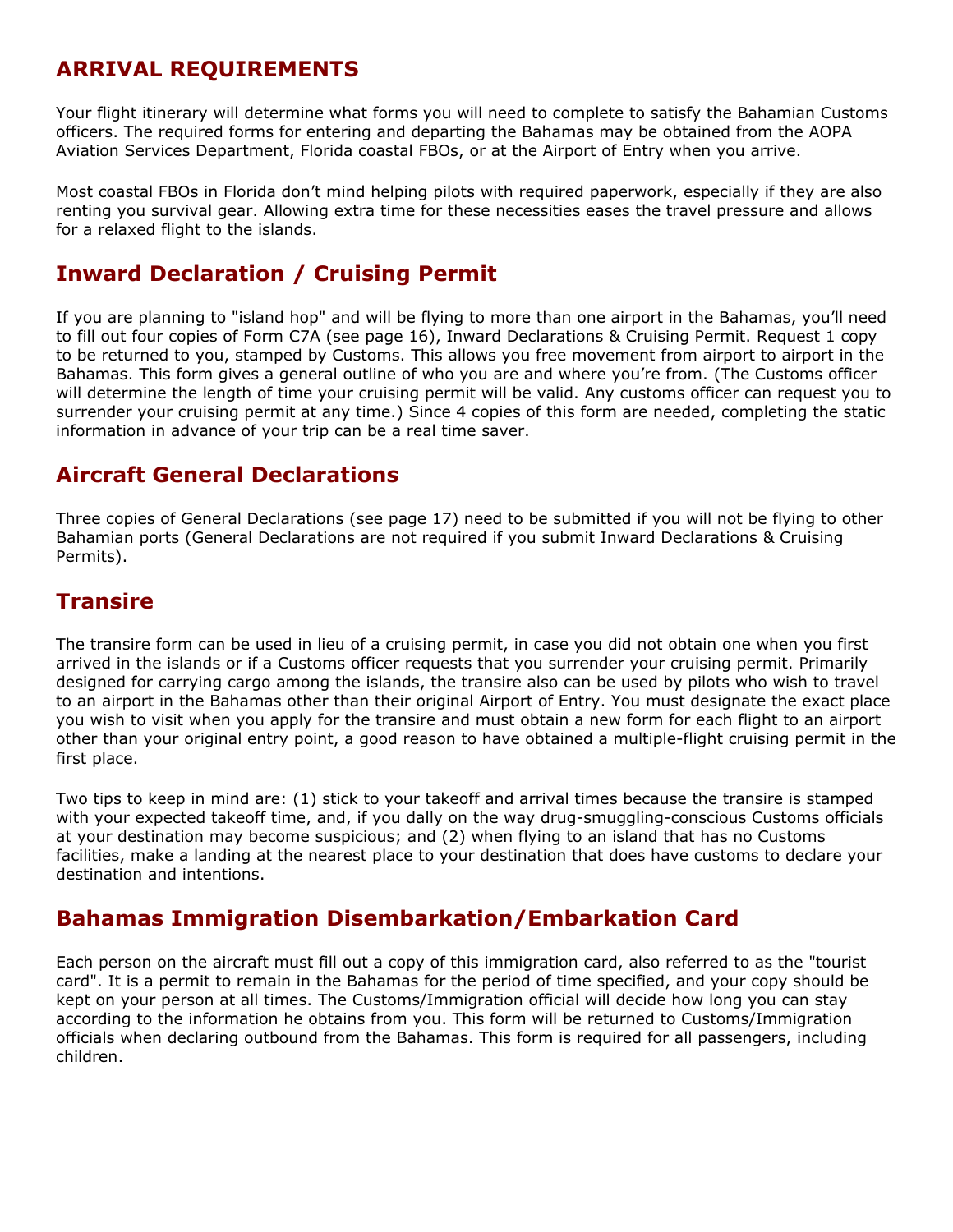# Arrival Report

A written arrival report must be filled out upon arrival at certain Airports of Entry. These include Nassau and Freeport (to be filed with the FSS or tower) and at Governer's Harbor, Rock Sound, Eleuthera, Marsh Harbor, Treasure Cay, and Bimini (to be filed with the Customs officer).

# PILOT AND AIRCRAFT DOCUMENTATION

Pilots traveling to the Bahamas are required to have the following documents in their possession and may be requested to present them at any time by Bahamian officials: (All documents must be originals - no photocopies)

# Aircraft Documentation

- 1. Aircraft Registration Certificate; the aircraft registration must be the permanent Certificate of Registration. "Pink slips" or Temporary Registration Certificates are not valid for international flights.
- 2. Aircraft Airworthiness Certificate;
- 3. Radio Station License;
- 4. Aircraft operating limitations, (pilot's operating handbook);
- 5. Weight and balance information;
- 6. Aircraft Logbooks at pilot's discretion; and
- 7. Permit to operate an aircraft with other than a standard airworthiness certificate if aircraft does not have one. (See earlier mention of experimental and modified military aircraft.)
- 8. Letter of Authorization if the aircraft is not registered in the pilots name (See Leased, Borrowed or Rented Aircraft in the Bahamas.)
- 9. Any aircraft that has had fuel tanks installed in the baggage or passenger compartments must have Form 337 on board.

# Pilot Documentation:

- 1. Airman Certificate
- 2. Current Medical Certificate; and
- 3. Radiotelephone Operator Permit (required for HF radio usage and for international flights.)

#### Pilots Beware: United States Custom Service can now violate any airman (PIC) who cannot produce his/her current pilot and medical certificates and/or a valid aircraft registration certificate. U.S. Customs Service fines for these violations start at \$5,000.

# Personal Documentation

All persons entering the Bahamas must have proof of citizenship, a valid passport, birth certificate (original or certified copy), or a baptismal certificate when accompanied by "convincing identification", such as a driver's license. Voter registration cards are not always accepted as citizen identification. Aliens who are permanent U.S. residents must have their U.S. alien registration card in order to return to the United States. A driver's license alone will not be accepted as proof of U.S. citizenship.

Note: Children traveling with only one parent must have a notarized statement of approval from the absent parent stating the dates of the trip. For additional information, contact the Bahamian Embassy, Commonwealth of the Bahamas, 2220 Massachusetts Avenue N.W., Washington, DC 20008, telephone (202) 319-2660.

# Visa

A visa is not required for U.S. citizens entering the Bahamas.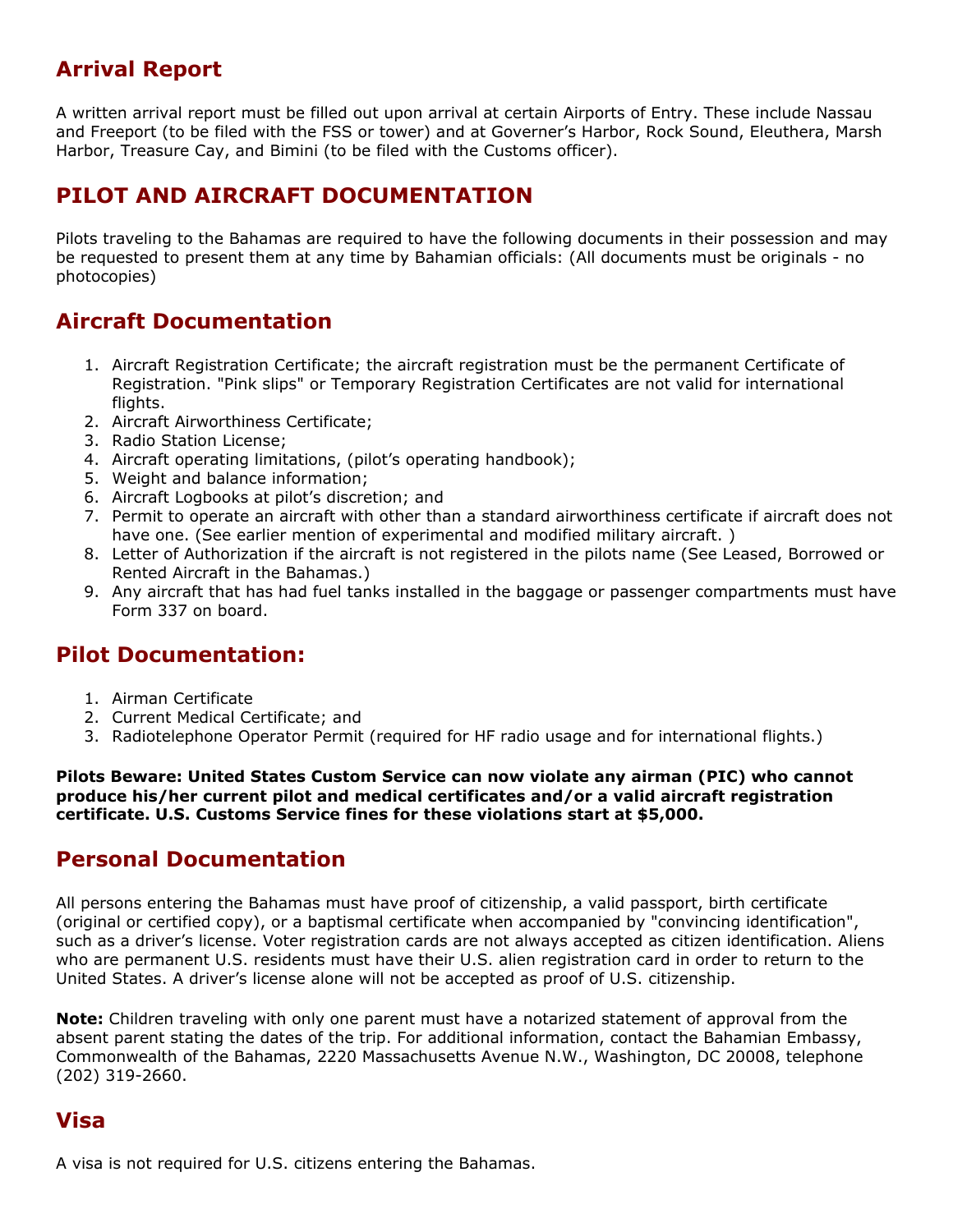# Immunization

Proof of immunization (for yellow fever, for example) is not required unless the traveler is arriving from an infected area. Further information regarding immunization can be obtained from the U.S. Embassy listed in the appendix and by contacting the Center for Disease Control at: (404) 639-3311. Automated fax response at (404) 332-4565.

# Prescription and Over-the-Counter Medications

Special consideration and handling should be exercised for all medications packed in your baggage. Both prescription and over-the-counter medicines should all have proper labeling. It is strongly recommended not to pack any medicine or mix different types of medicines together that are not identifiable. The U.S. Customs and Border Protection regulations cover the particulars that should be reviewed if you plan to travel abroad with medications:

#### Title 19, PART 162 — INSPECTION, SEARCH, AND SEIZURE

#### Subpart F — Controlled Substances, Narcotics, and Marihuana

#### § 162.62 Permissible controlled substances on vessels, aircraft, and individuals.

Upon compliance with the provisions of the Controlled Substances Act (84 Stat. 1242; 21 U.S.C. 801), the Controlled Substances Import and Export Act (84 Stat. 1285; 21 U.S.C. 951), and the regulations of the Drug Enforcement Administration (21 CFR 1301.28, 1311.27), controlled substances listed in schedules I through V of the Controlled Substances Act may be held:

- a. On vessels engaged in international trade in medicine chests and dispensaries.
- b. In aircraft operated by an air carrier under a certificate or permit issued by the Federal Aviation Administration for stocking in medicine chests and first aid packets.
- c. By an individual where lawfully obtained for personal medical use or for administration to an animal accompanying him to enter or depart the United States.

# CHAPTER 3 BAHAMIAN FLIGHT RULES

 $R$ ules of the air in the Bahamas generally are similar to those of the United States, but there are some differences you should be familiar with to make your island flying as smooth and enjoyable as possible.

Bahamian airspace is encompassed by the Nassau CTA/FIR (Control Area/Flight Information Region), which extends from the surface to 6,000 feet MSL. The air above is controlled by the Miami Oceanic CTA/FIR. In general, air traffic rules and procedures and the organization of air traffic services are in accordance with International Civil Aviation Organization Standards.

The authority responsible for civil aviation in the Bahamas is the Department of Civil Aviation, under the Ministry of Transport. The department includes the Aeronautical Information Service and the Air Traffic Service. Addresses and telephone numbers are in the Appendix.

# Cruising Levels

Cruising levels are the same as in the United States: VFR—odd thousands plus 500 feet for 0-179 degrees, even plus 500 for 180-359 degrees; IFR—odd thousands between 0-179 degrees and even thousands for 180-359 degrees.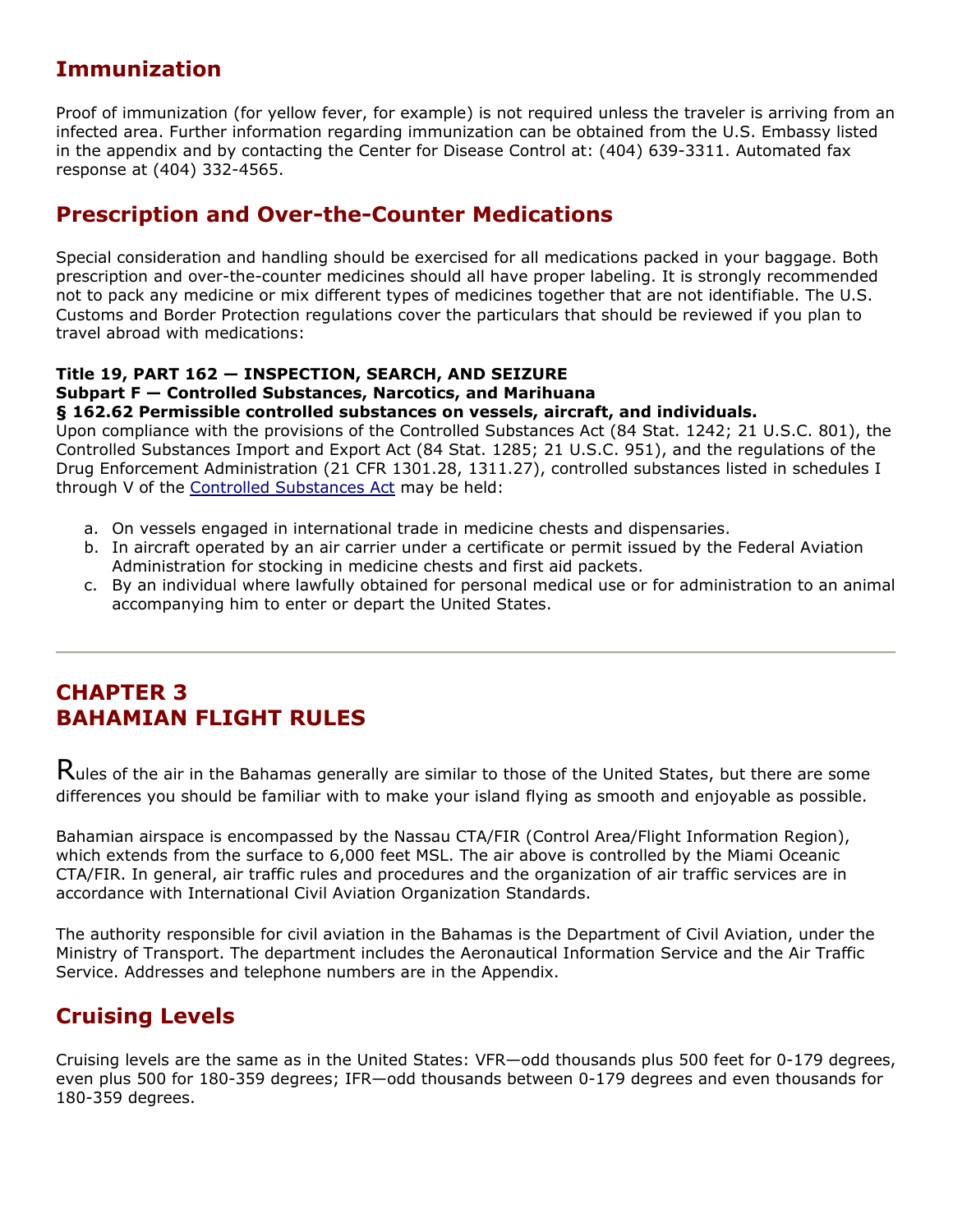# Altimeter Settings

Use the latest official altimeter settings at your departure airport until you are able to obtain the setting for your destination. If you are departing an airport that does not offer an altimeter setting, initially set your altimeter to the elevation of the departure airport.

# Flight Plans

Day time flights from Nassau or Freeport International airports require VFR or IFR flight plans. At Freeport, all plans are automatically activated upon departure and canceled upon arrival. At Nassau, arriving flights are automatically canceled but you must activate any departure plans.

While flight plans are not required for flights between the islands, VFR flight plans are strongly recommended regardless of their duration.

Night flights, those between sunset and sunrise, require IFR flight plans. Aircraft are not permitted to land or takeoff at night at any location in the Bahamas without prior approval from the Director of Civil Aviation except at the following locations: Nassau International, Freeport International, West End and Rock Sound airports.

Fuel requirements for both VFR and IFR flight plans in the Bahamas are the same as those in the United States.

Because of difficulty with radio contact at most Family Island locations, it is best to air file your flight plan after takeoff and cancel prior to landing while your plane is still high enough to ensure direct contact. Many pilots relay such reports through other airplanes. Whenever possible, cancel your flight plan personally.

| <b>Airspace</b><br><b>Class</b>    | в                               | <b>CDE</b> | F G                                                                                                |                                                                                                     |
|------------------------------------|---------------------------------|------------|----------------------------------------------------------------------------------------------------|-----------------------------------------------------------------------------------------------------|
|                                    |                                 |            | Above 900 m (3,000 ft) AMSL or<br>above 300 m (1,000 ft) above<br>terrain, whichever is the higher | At and below 900 m (3,000 ft)<br>AMSL or 300 m (1,000 ft) above<br>terrain, whichever is the higher |
| <b>Distance</b><br>from Cloud      | <b>Clear of</b><br><b>Cloud</b> |            | 1,500 m horizontally<br>300 m (1,000 ft) vertically                                                | Clear of cloud and in sight of the<br>surface                                                       |
| <b>Flight</b><br><b>Visibility</b> |                                 |            | 8 km and above 3,050 m (10,000 ft) AMSL<br>5 km below 3,050 m (10,000 ft) AMSL                     | 5 km $**$                                                                                           |

\*When the height of the transition altitude is lower than 3,050 m (10,000 ft) AMSL, FL100 should be used in lieu of 10,000 ft.

\*\*When so prescribed by the appropriate ATS authority

- a. Lower flight visibilities to 1,500 m may be permitted for flights operating:
- 1. At speeds that, in the prevailing visibility, will give adequate opportunity to observe other traffic or any obstacles in time to avoid collision; or
- 2. In circumstances in which the probability of encounters with other traffic would normally be low; e.g., in areas of low traffic and for aerial work at low levels.
	- b. HELICOPTERS may be permitted to operate in less than 1,500 m flight visibility, if maneuvered at a speed that will give adequate opportunity to observe other traffic or any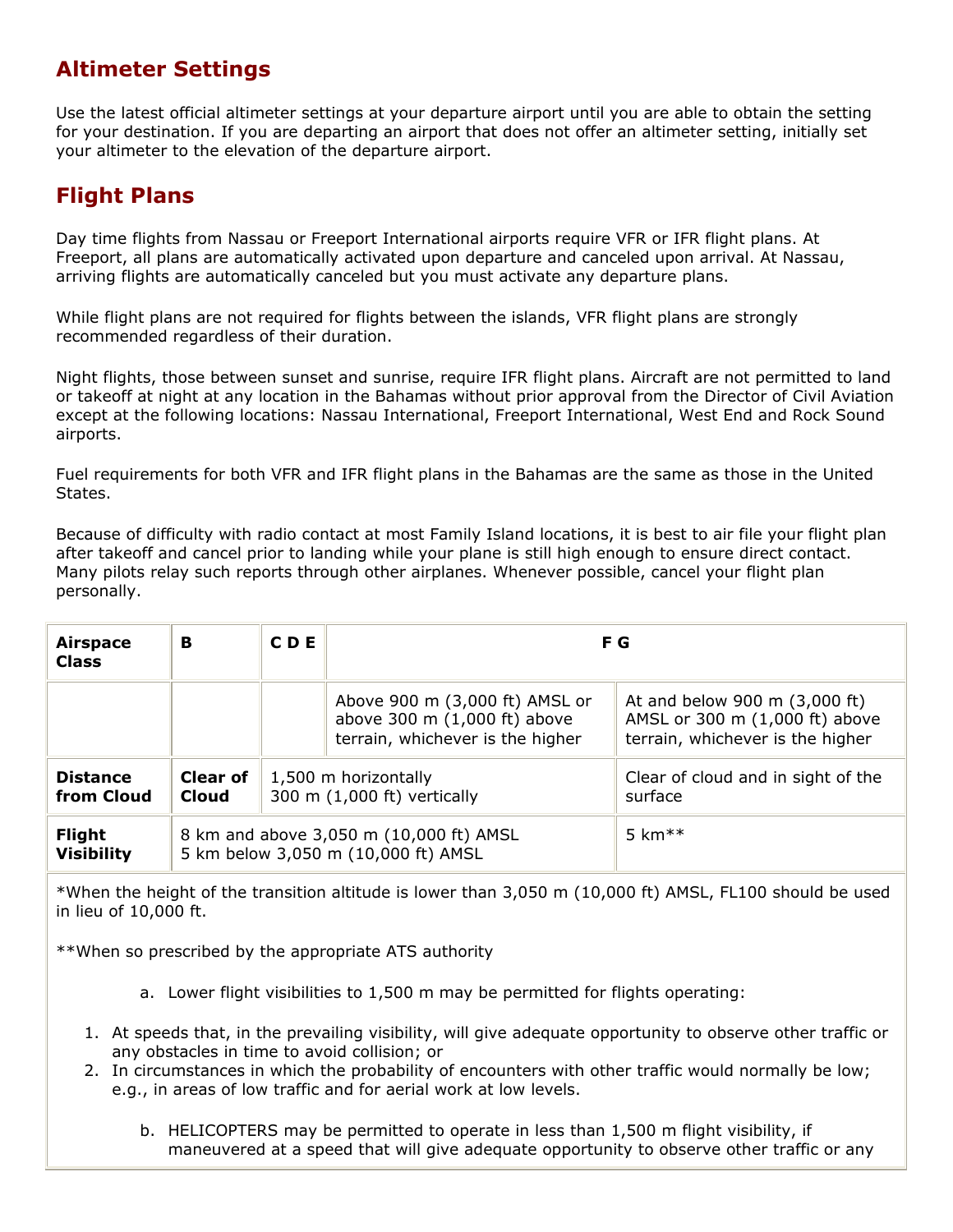# VFR Weather Minimums

One difference you will notice in the Bahamas is that there is no VFR night flying allowed. VFR flying is permitted only from sunrise to sunset; there are no exceptions.

To fly under VFR rules, weather minimums are a 1,500-foot ceiling and three miles visibility in TMAs, the international equivalent of Class B Airspace. There are only two of these in the Bahamas; the Grand Bahama Island TMA at Freeport on Grand Bahama Island and the Nassau TMA at the Nassau International on New Providence Island. West End Airport on Grand Bahama Island is a control zone (ground-based Class E), and the VFR weather minimums are 1,500-foot ceiling and five miles visibility. Elsewhere, since the Family Out island airports are all uncontrolled, the weather minimums for VFR flight outside of controlled areas apply: 1,000-foot ceiling, one mile visibility and clear of clouds in sight of land or water.

# Navigational Aids

Navigational aids may be shut down without prior notice. AOPA strongly recommends you check the appropriate NOTAMS prior to your departure.

#### Loran-C NAS Coverage Diagram

"The following information is taken from FAA Advisory Circular No. 90-92"

Parameters

- Contour: SNR-10 db; Oceanic GDOP 7,700 ft / us;
- NAS GDOP 4,200 ft / us
- NAS Contour Symbology:
- Average Atmospheric Noise: 64db
- Surface to FL 600
- Flight Verified

# In-Flight Communication/Flight Service

Because of the density of traffic and the presence of Flight Service Station facilities at Nassau and Freeport, flight plans are mandatory for all operations at these locations. For best flight following and NAV/COM reception during flights over open water, maintain an altitude of 6,000 MSL or above.

Freeport Flight Service Station traffic uses Freeport Radio 122.3. Operations within 50 NM radius of Nassau use Nassau Radio 128.0. All other areas of the Bahamas are served by remoted transceivers on Nassau Radio 124.2. Remote sites are located at South Bimini; Marsh Harbour, Abaco; Governor's Harbour, Eleuthera; Georgetown, Exuma and Great Inagua. Nassau Radio is listening to six remote receivers simultaneously, be patient, even though your receiver may be silent for a short time. Always identify your location so that they know which remote is active. A good rule of thumb is to use 1000 MSL as a base communication altitude and add 80 feet to that base for each NM distant from the nearest remote site of 124.2.

It is the pilot's responsibility to cancel a flight plan, once initiated. If communication is lost, listen for another pilot using the same frequency and ask for a relay. If all efforts fail, climb to the highest altitude allowable and try again. It may be necessary to reverse course until communication is restored or land at a point where phone, ship to shore or HAM radio facilities are available. Failure to close a flight plan is a serious matter and will result in an expensive effort to locate the aircraft.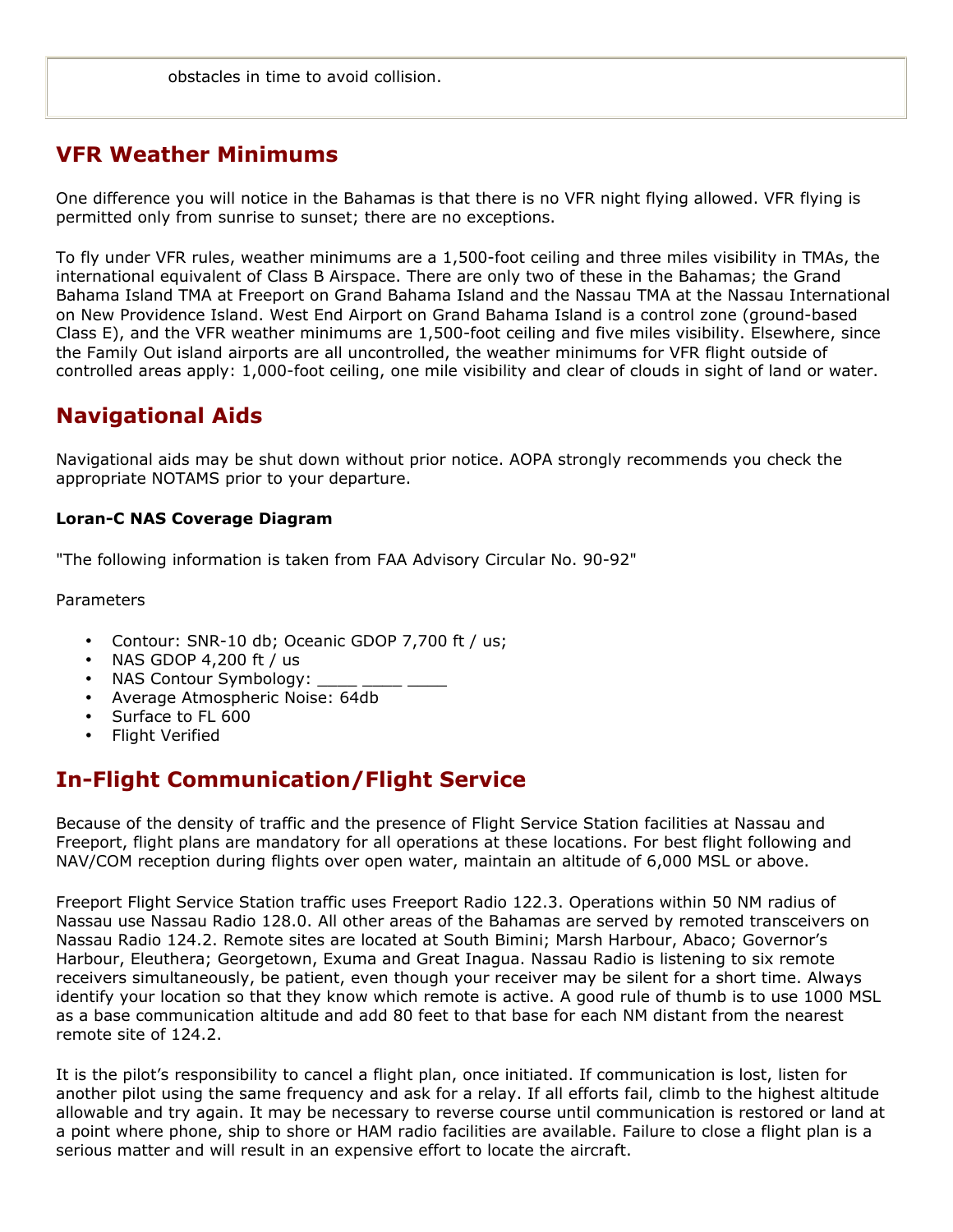U.S. Flight Service Station Frequency of 118.4 is remoted at Nassau, 126.9 East of Freeport and 126.7 at Bimini.

Unicom is available in many locations on 122.8 MHz. Be aware that some receivers may not be well monitored, and many resort Unicoms will not answer unless you call them by name. You may also want to use 122.7 MHz for plane-to-plane communications, relaying messages and to monitor for informal weather and traffic information.

# Airport Traffic Procedures

AOPA suggests that pilots circle all non-controlled airports in the Bahamas prior to landing to check that the runway is clear of airplanes, livestock, and other traffic. At some of the remote airstrips, it is easy to assume you are the only airplane around, only to find another airplane inbound on long final. An overhead entry also serves to alert those on the ground, such as resort owners, Customs and Immigration officials, and taxi drivers of your arrival. Standard uncontrolled airport procedures are for pilots to monitor transmission of other traffic and provide position advisory and intentions on 122.8. Typically, there will be left turns in the traffic pattern and pattern altitudes of 1000 AGL. Pilots should be alert for ATA operations that may require some inbound traffic to come in low, with stated intentions and pattern position reports. Out-bound traffic should make announcements before occupying runway and depart straight out or with left turns, climbing immediately through pattern altitude. Runway operations must be "into the wind."

# Search and Rescue

The emergency frequency is 121.5 MHz. Search and rescue operations are provided in the Bahamas by a joint effort between the Bahamas Air-Sea Rescue Association, a self-supported volunteer group, and the U.S. Coast Guard (addresses and telephone number are in the Appendix).

# Restricted Areas

Check your current charts for restricted and prohibited areas near Nassau, Great Inagua, and Grand Bahama (tethered balloon to 15,000 feet) and a minimum altitude restriction over Abaco Island. There is also a tethered balloon located near Georgetown, in the Exumas and military activity near S.E. Andros Island by Notam.

# Island Flying Technique

A Bahamian flying practice we recommend is that you remain to the right-hand side of whatever island you are flying over whenever possible. This is a standard collision-avoidance technique among island pilots. Also it is illegal to fly below 2000' MSL over populated areas or assemblies of persons, except when during take off or landing operations.

# Forms to Carry

As mentioned in Chapter 2, the fourth copy of Inward Declaration form is used as the cruising permit for flying within the islands; the alternate transire is issued to pilots wishing to travel to a port in the Bahamas other than the original point of entry. Each visitor should remember to carry the Bahamas Immigration Disembarkment/Embarkation card, which serves as a tourist card and must be produced upon request by any Customs officer.

# Flying Bahamian-Registered Aircraft

A Bahamian private pilot license will be issued on the basis of a valid pilot license issued by any member state of ICAO. There are a minimum number of Bahamian registered aircraft, however, and finding an aircraft to rent is near impossible.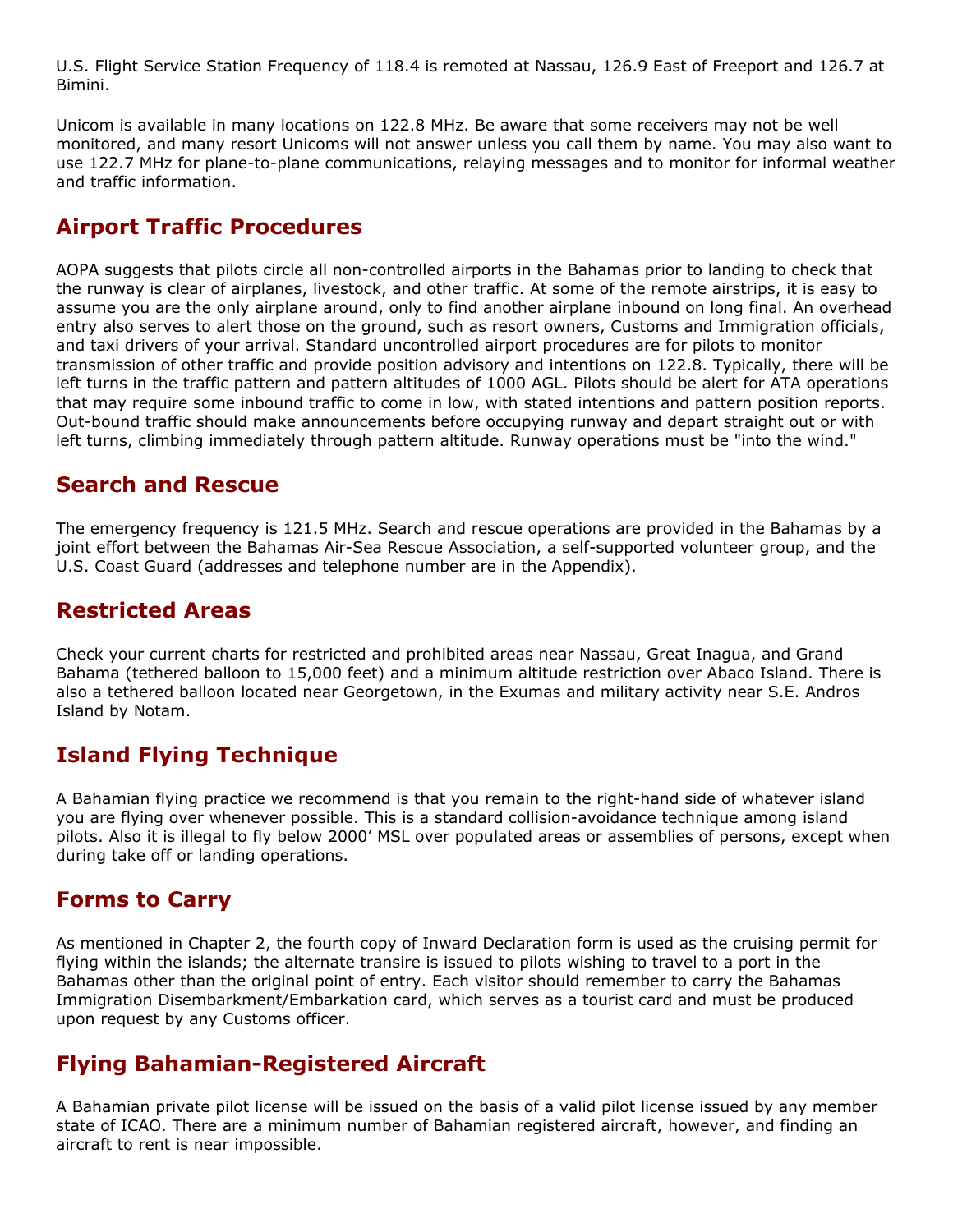# Borrowed, Leased, or Rented U.S. Aircraft in the Bahamas

If you are not the registered owner of the aircraft you are flying, you are required to carry a letter of authorization which gives you permission to use the aircraft in the Bahamas. A simple authorization could state: "This authorizes (name) to fly N, model, in the Bahamas between the dates of and ..." It should be signed, dated, and notarized. On any forms that request the name of owner/operator, pilots flying rented or borrowed aircraft should fill in their name, rather than the name of the owner, to avoid the possibility of Customs officials considering the flight as commercial or business.

# Use of Seaplanes

According to the Bahamian rules, "Once a seaplane has entered the Bahamas, it may land anywhere, provided it does not endanger life or property and provided the flight is not a scheduled commercial service. These flights must clear into and out of ports of entry."

However, AOPA strongly urges seaplane pilots to request a written permit to land at any desired island location from the Director of Civil Aviation (see Appendix). Several members have encountered difficulties with local Customs officials and have had to change their itineraries.

# Aviation Fuel

It is important to check the current availability of fuel before leaving the mainland. Many times fueling delays can occur when a fuel supply barge is delayed. A good rule of thumb is to double your normal fuel reserve.

If you are refueled from tank trucks or underground tanks, there is usually little worry about fuel contamination. Should you have to refuel from drums, however, strain the fuel through a fine Teflon mesh strainer or a chamois. The best practice is to avoid potential problems and refuel only at major airports.

# Aircraft Repair Services

The only location where you can obtain repairs to your aircraft are at Nassau and Freeport. Some minor repairs may be available at some of the Out Island airports, but do not count on it. Should you be grounded for a part at a remote airstrip, you would have to wait for it to be flown in to Nassau and then sent to you by charter flight— a long and expensive process. Pilot reports indicate that possible assistance with repairs can be obtained from: Zig Zag Air at Marsh Harbour—P.O. Box 422, Marsh Harbour, Abaco, Bahamas, telephone (242)367-2889, nights: 367-2625.

# Repairs To Private Aircraft/U.S. Customs

No duty is owed when you bring your privately owned aircraft back to the U.S. from points abroad, providing the flight was non-commercial and it is satisfactorily identified upon arrival. Repairs made abroad must be reported to Customs but are also duty-free. Re-importing U.S. made parts may require an entry fee. It is best to check with the nearest U. S. Customs office for clarification in each instance.

# CHAPTER 4 RETURNING TO THE UNITED STATES

 $A$ las, it's time to start home. You should have no trouble making landfall heading west from the Bahamas. Remember…you still have to be mindful of ADIZ penetration and giving advance notice to Customs of your arrival. Please, pay careful attention to these requirements.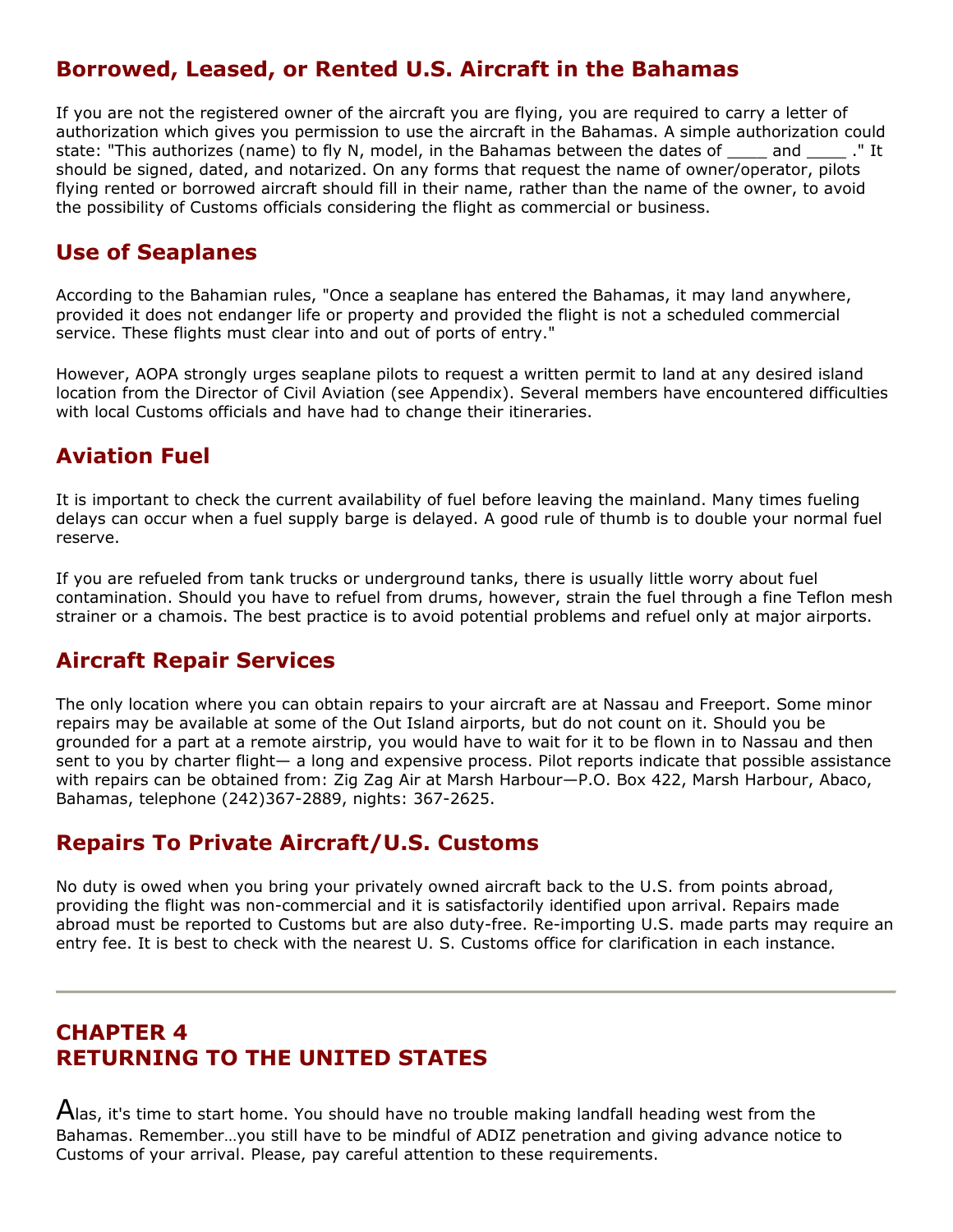The U. S. government is serious about catching drug smugglers and Customs agents consider general aviation aircraft one of the highest risk vehicles for narcotics smuggling, especially those arriving from the south. Violating Customs rules means possible aircraft impoundment and fines starting at \$5,000.

Paying close attention to the few straightforward requirements for returning to the United States will pay off in a smooth, hassle-free flight home.

# DEPARTURE FROM THE BAHAMAS

Basically, there are five items to cover on your preparation for departure from the Bahamas for the United States:

- Do your paperwork;
- File a flight plan;
- Make advance Customs notification;
- Land at an Airport of Entry; and
- Clear Customs.

# Departure Airports

Your jumping off point for return to the United States must be from an airport of entry/exit. These are listed in the Appendix.

# Bahamas Paperwork/Departure Fees

For Bahamian paperwork requirements, you must fill out two Aircraft General Declaration (Outward-Inward) forms, and all persons in your party must return their tourist cards (Immigration Disembarkation/ Embarkation card). You must also return your cruising permit or transire. There are no departure fees for the pilot or copilot, but a \$15.00 per-passenger departure tax will be collected at this time for all passengers over the age of three years.

# Flight Plan

A DVFR or an IFR flight plan must be filed prior to your departure from the Bahamas en route to the United States.

# Air Defense Identification Zone (ADIZ)

Since you will be crossing an ADIZ again, the same rules for 12-inch aircraft N numbers and ferry tank paperwork apply.

In addition to the ADCUS (ADvise CUStoms) notification, your flight plan should include the estimated time of ADIZ penetration. This information must be received at least 15 minutes in advance by the U.S. FSS. The ADCUS message that U.S. Customs Service requires notice to be received at least one hour prior to border crossing.

# **ADCUS**

You must include the ADCUS designation in the remarks section of your flight plan. The procedure for using this service is the same as when going to the Bahamas. ATC will forward the notice of your intended arrival time to Customs at your destination if that facility has ADCUS availability. (ADCUS airports are listed in the Appendix.)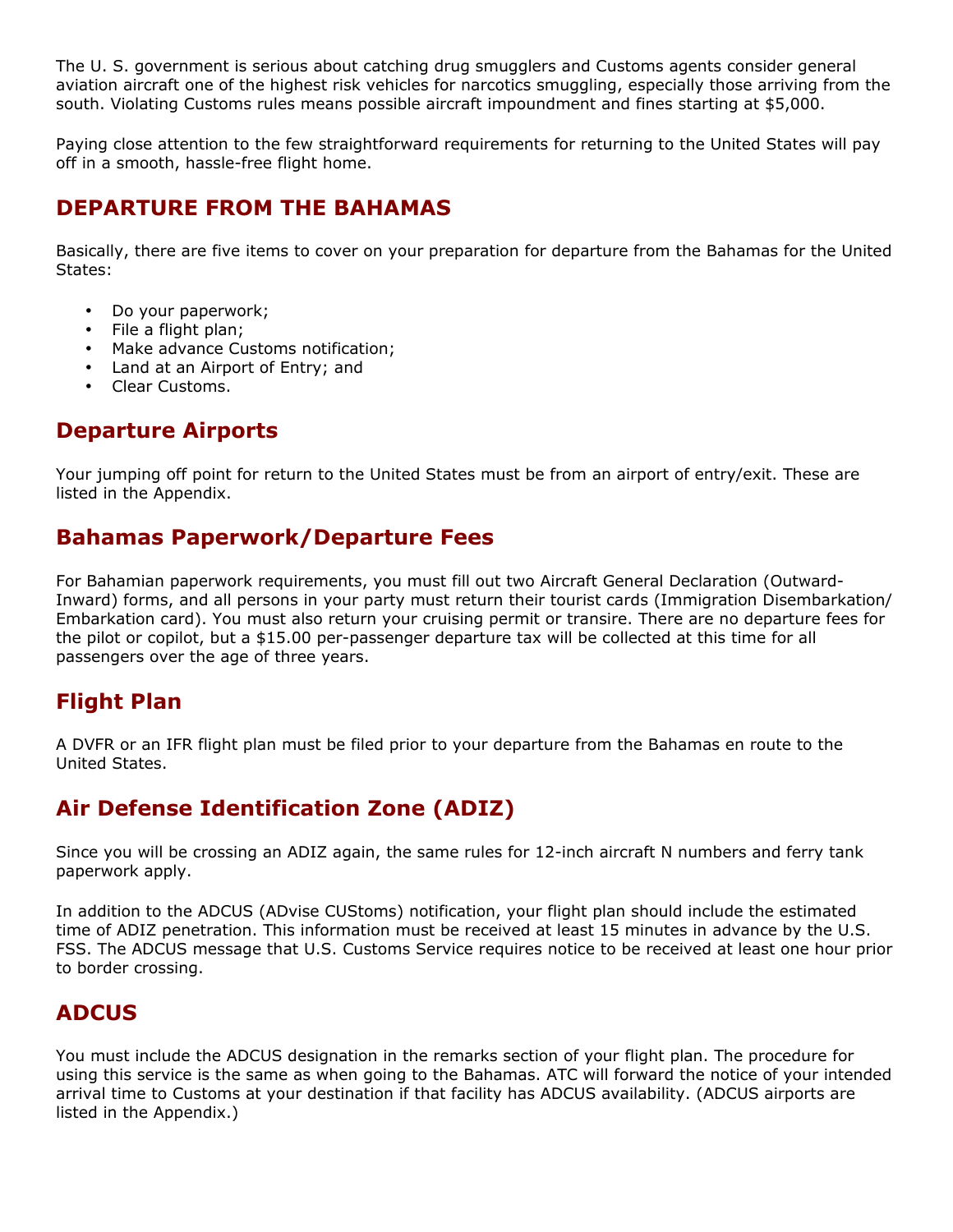If ADCUS is not designated on your flight plan, the FAA will not advise Customs of your intended arrival. Also, keep in mind that, if your flight plan is not processed quickly enough because of a short flight, the ADCUS notice could arrive at Customs with insufficient notice. AOPA advises pilots to communicate directly with the Customs facility at their intended destination whenever possible to avoid missed messages; it is the pilot's responsibility to notify Customs, and stiff fines (\$5,000) could result if inspection personnel are not notified of your arrival. It is a short flight from the Bahamas, and, the faster your aircraft, the less time available for the system to pass along your message.

# Airports of Entry/Overflight Exemptions

Your landing must be at the designated airport nearest to the point of first border crossing, unless an overflight exemption has been granted to land at a Customs-served airport farther inland. Due to the increasingly tight requirements for overflight exemptions, AOPA recommends the returning tourist not consider this procedure or to get details from the AOPA Aviation Services or from U.S. Customs before departure from the United States.

There are two kinds of designated airports through which you can clear customs in the United States. One is the Airport of Entry (AOE), and the other is called a Landing Rights Airport (LRA). You do not need permission to land at an AOE, although you must provide advance notice of arrival. However, you must obtain prior permission from Customs to land at an LRA facility; if permission is granted by telephone, be sure to record the badge number of the Customs official who gave the permission. If Customs inspection can not be provided at an LRA, landing rights may be denied.

Designated Airports of Entry are listed in the Appendix.

# U.S. Customs Notification

You should have the following information available for Customs notification:

- Aircraft registration number;
- Name of aircraft commander;
- Number of U.S. Citizen passengers;
- Number of Alien passengers;
- Place of last departure;
- Estimated time and location of crossing the U.S. coastline;
- Name of the U.S. airport of first landing; and
- Your ETA.

# Non-ADCUS Airports - Landing Rights Airports

Airports of Entry that do not offer ADCUS service must be notified in advance of the time and place of arrival of your flight. Notify the appropriate Customs office by telephone or other means, and remember to record the badge number of the Customs official with whom you speak (Reference: current U.S. Customs Guide for Private Pilots).

# U.S. Customs Decal

There is an annual \$25.00 Customs fee for private flights. This fee may be paid in advance or when clearing Customs for the first time during the calendar year. You will be provided with a decal to display on the outside of the aircraft when your fee is paid. This decal allows the aircraft to clear U.S. Customs for the remainder of the calendar year without additional user fees.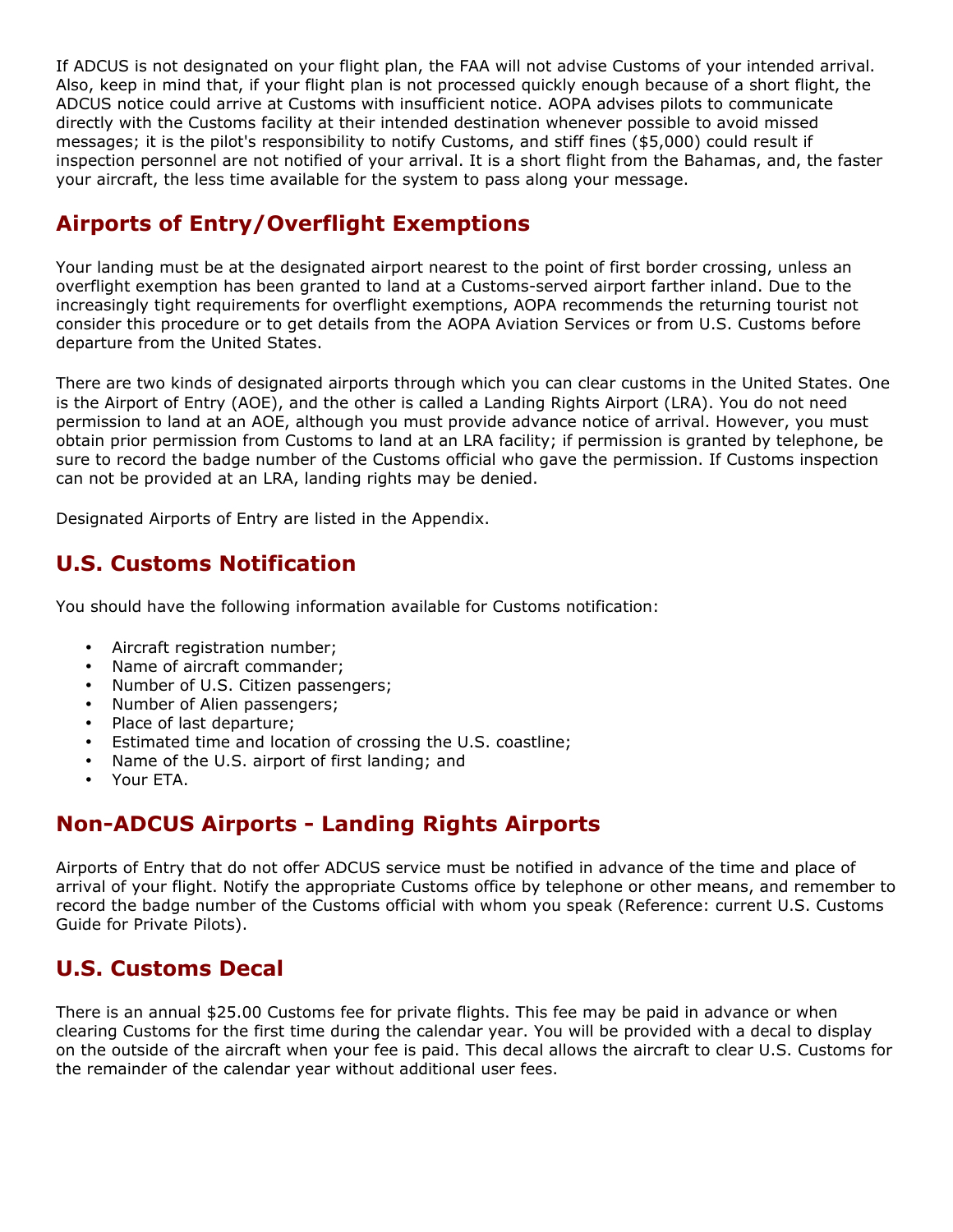# U.S. Customs Hours

Free Customs service is generally provided during the normal business hours of 8 am to 5 pm., Monday through Saturday, including holidays. However, the duty hours of inspectors are based on demand for service and may be altered at some airports to accommodate schedule changes and peak work loads. Pilots should check hours of operation before departure (along with an ADCUS notification, for example). Refer to U.S. Customs Guide.

# Overtime Charges

Before January 1, 1995, private aircraft and vessels arriving outside normal duty hours were assessed an additional \$25.00 overtime charge for each arrival. This fee is no longer collected by U.S. Customs.

However, if an officer from an inspection agency other than Customs is providing the service, you may pay overtime charges after regular working hours during weekdays. These agencies are listed in the U.S. Customs guide for Private Flyers.

# User-Fee Airport

Congress created the User-fee Airport Program as a part of the Tariff and Trade Act of 1984. Certain airports that do not meet the normal criteria for establishment of a port of entry can petition to become a designated user-fee airport. Private aircraft operators using these designated user-fee airports are frequently required to pay the airport operator costs associated with their processing. These costs may well run from \$100 to \$300 per arrival.

# U.S. Customs Do's and Don'ts

- DO know Customs rules.
- DO notify Customs in advance by telephone.
- DO get Customs information from Customs officials.
- DO be on time.
- DO request the Customs officer's badge number.
- DO declare every article acquired abroad and accompanying you, including gifts.
- DO keep a record of all acquired items; save sales invoices.
- DO pack your purchases and gifts in one piece of luggage or a box.
- DO have all your baggage ready for inspection.
- DO know your state and federal liquor restrictions.
- DO understand that every country insists upon a Customs examination for returning residents.
- DO be patient.
- DON'T exceed your Customs exemption without expecting to pay duty.
- DON'T forget that your purchases sent home are subject to duty.
- DON'T be surprised if Customs opens your baggage.
- DON'T forget that all accompanying foreign purchases must be declared, even those you wore or used.
- DON'T accept the offer of a "false" sales invoice. This could result in seizure or penalties.
- DON'T rely on the "experienced" traveler or foreign seller for Customs information.
- DON'T bring back fruits, plants, vegetables, or meat without permits from the U.S. Department of Agriculture.
- DON'T exit your aircraft until you are authorized by Customs.
- DON'T be late.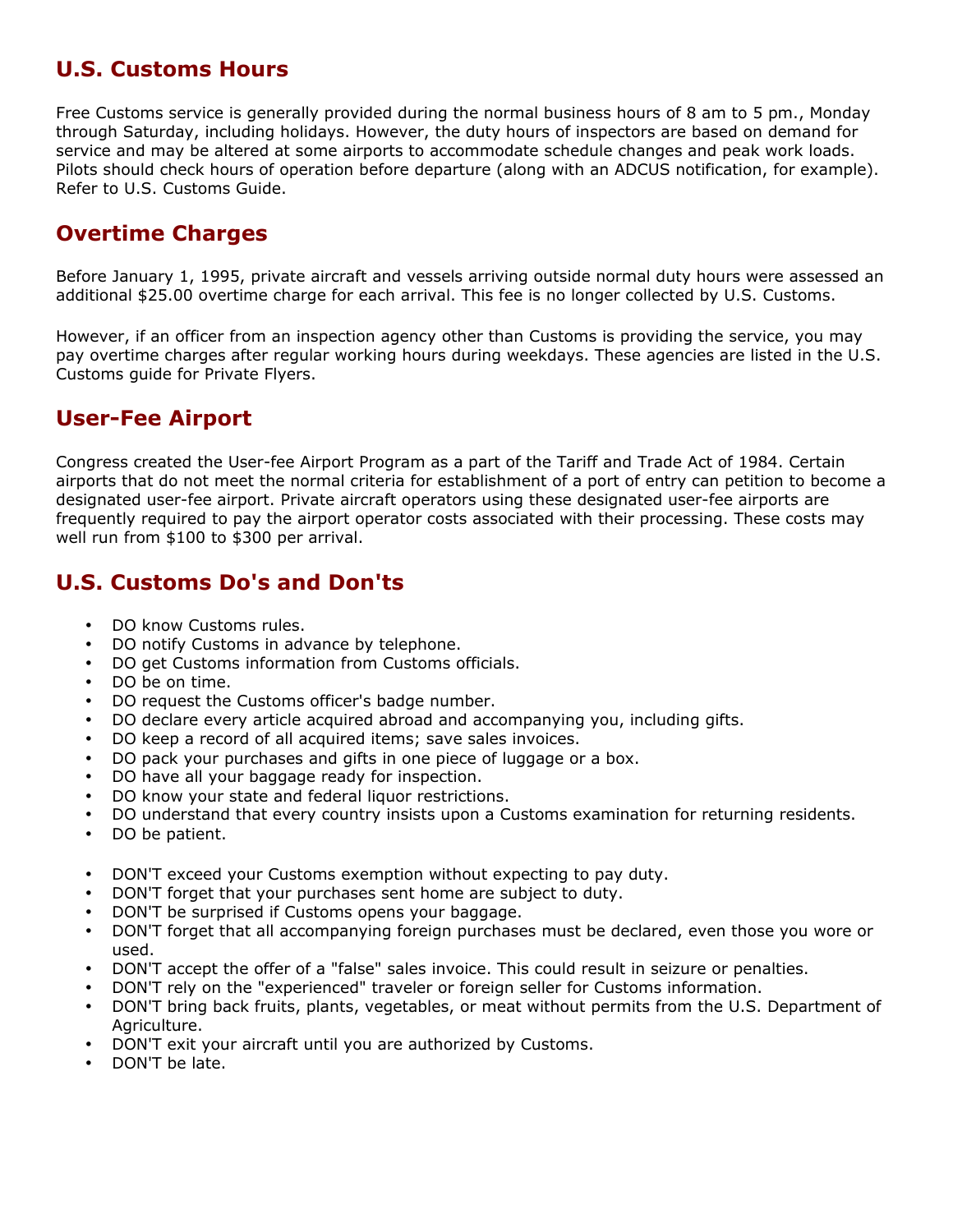# U.S. Paperwork

For U.S. paperwork requirements, the pilot will have to submit Form CF178, Private Aircraft Enforcement System Arrival Report. This form may be filled out upon arrival or may be prepared in advance to save time.

The pilot should also be prepared to produce a valid Airman's certificate, medical certificate, aircraft registration certificate, certificate of airworthiness, and proof of citizenship for each occupant.

# Expensive Items/Large Amounts of Cash

Of course you declared all valuables before leaving the U.S., so you should have no problems with them on your return. However, you are required by Customs to declare any valuable items purchased while on your trip.

# Occupant Obligations

Documentation used by you and your passengers to enter the Bahamas will serve the same purpose for the return to the United States.

In addition, all occupants must make a general declaration of goods purchased in the Bahamas. Usually, a verbal declaration will be enough, but a written declaration using Form CF-6059-B must be presented when duty is to be collected or whenever the inspecting officer requires it. A word of caution: Customs officers are strict about declared value of goods, and penalties can be severe for undervaluing through false statements or artificially lowered prices on receipts.

If there is any non commercial cargo or unaccompanied baggage on board, the pilot should prepare a written declaration. Customs will provide the necessary forms.

To expedite your clearance at the Customs Service office it would be helpful if a list of items for inspection could be prepared in advance and those items separated for general inspection.

# CHAPTER 5 LOCAL INFORMATION FOR TRAVELERS IN THE BAHAMAS

The Bahamas are famous for the generally mild climate year-round. Tourists can expect summer temperatures between the high 80s and low 90s during the day to mid-70s at night. Between May and October, you may experience local heavy tropical downpours that do not last long at all; keep them in mind if you island-hop in your airplane.

Winter temperatures during the day generally are in the 70s, rarely dropping below 60s at night. Although there may be chilly spells during the winter, the lowest ever recorded in the island was 44 degrees F.

# Weather

As may be expected, the weather throughout the Bahamas is beautiful with few exceptions all year long. This tropical island group offers no sharp seasonal changes, with gradual transitions between summer with average temperatures of 79 degrees and a winter with a slightly lower 72 degrees. Prevailing winds are from the east and southeast, with many reporting stations experiencing easterly winds all year.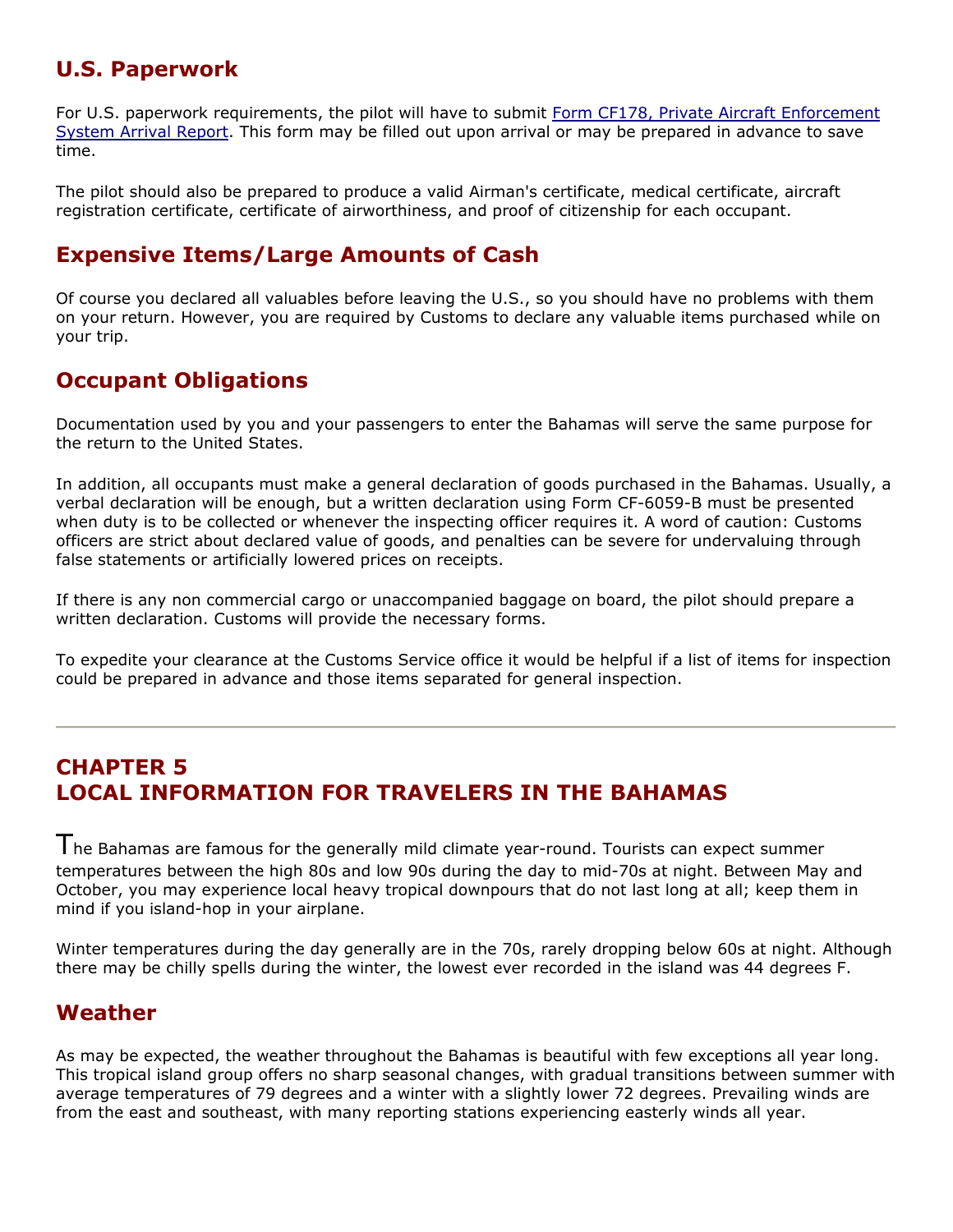Precipitation is usually in the form of short rainshowers that should not interfere measurably with tourist activities or flying. Although rainshowers and thunderstorms are quite localized, it is best not to attempt to fly through precipitation because a dangerous waterspout or another airplane could be embedded in it.

You may encounter cold fronts from mid-November through early May. After frontal passage, the winds usually shift to the northwest and sometimes reach 30-35 mph in gust. Summer cold fronts that reach as far south as the Bahamas are usually weak. However, an occasional well-developed warm front can occur, and you can expect VFR flying activity to diminish in the areas affected by the front. These fronts can stagnate and cause several days when no VFR flying can be done.

Another flying caution is that the Bahamas lie within the Caribbean hurricane belt, and pilots should be aware that the season is from mid-June through mid-November, with the greatest activity to be expected in September and October. Since the National Hurricane Center is in Miami, pilots flying the Bahamas have the benefit of excellent hurricane warnings.

One weather phenomenon of tropical islands is the great "signposts in the sky" produced by the fact that clouds usually form over land masses. In the Bahamas, a solid bank of clouds often is an indication of land, and the island-hopping pilot can learn to use these as aids to navigation. The other side of the coin is a caution to not interpret shadows of clouds over water as land; as you approach a real island, the water color should change from dark blue to light blue or green.

Since you will be surrounded by salt air in the Bahamas, expect haze conditions during the dry season between January and May. Particles of salt hang in the air and can impair visibility.

With generally warm temperatures and sometimes short runways, pilot should brush up on density altitude procedures before arrival in the islands.

# Credit Cards

Domestic Shell, Texaco, and Exxon credit cards and international fuel carnets are usually accepted by aviation fuel providers. However, credit cards are not accepted at all airports, and AOPA recommends that pilots have enough cash reserve for needed fuel.

For shopping, hotels, and restaurants, American Express, Visa, MasterCard, Carte Blanche, Diners Club are usually accepted. However, it is best to inquire before you buy.

# **Electricity**

Electric current is 120-volt-cycles, the same as in the United States, so you can use all of your normal appliances without converters. Some of the Out Islands have their own generators, but they usually have the same voltage as the cities.

# Drinking Waters

Check whether tap water is safe to drink before drinking. Nassau and Freeport have pure water systems, but it is best to drink only bottled water at many of the Out Island resorts, which usually are well-stocked with it.

# Medical Availability

If in need of medical care in the Family Out Islands, the resorts and hotels can arrange for it. There are two hospitals in the islands: Princess Margaret in Nassau (242) 322-2861, and Rand Memorial, (242) 352- 6735 and 352-6736, in Freeport.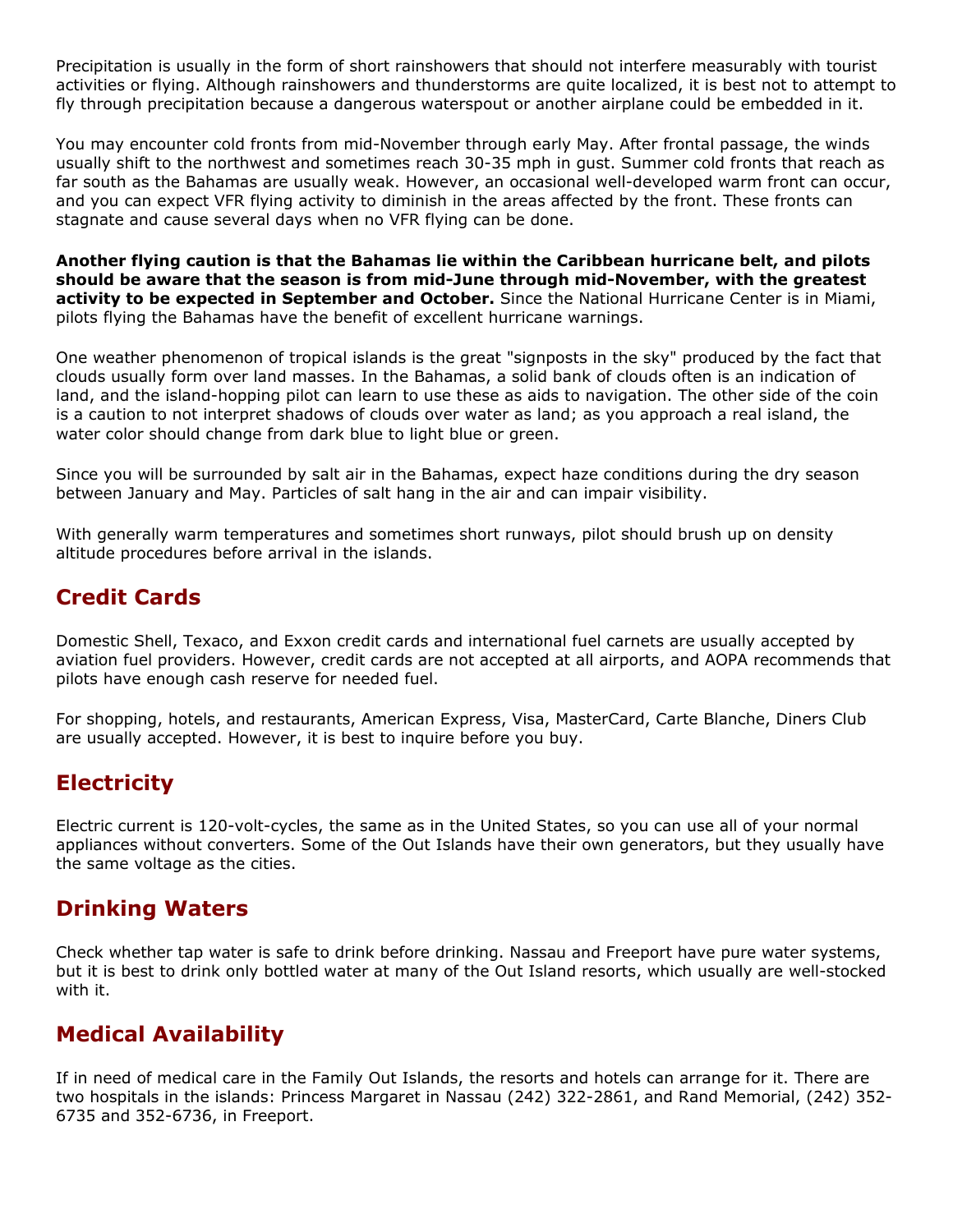# Time Zones

The Bahamas are on Eastern Standard Time (GMT-5). Like the United States, Eastern Daylight Time (GMT-4) is used during the summer months.

# Clothing

Considering the mild temperatures and the general informality of the islands, you can save on space and weight by taking along mostly lightweight sport clothing. Sport coats and somewhat more formal attire may be needed in the evening at some of larger resorts. The occasional cool evening may require a sweater or windbreaker.

# Bringing Pets

The Bahamas government has very specific regulations about bringing your pets into the islands. Bird, cats, and dogs (as well as any other animal or fish) may be admitted if they have an import permit, available by writing to the Director of Agriculture, Ministry of Agriculture and Fisheries, P.O. Box#N3028, Nassau. The application should include the species (dog or cat) and indicate the animal's ultimate destination in the Bahamas if other than Nassau or Freeport.

A veterinary certificate does not have to accompany the application, but the application should be submitted several weeks in advance.

Dogs and cats require a veterinary health certificate issued within 24 hours of embarkation, and animals over the age of six months must have a rabies vaccination certificate that is at least 10 days old but no older than nine months.

The permit must be presented to the Customs officer when entering the Bahamas.

A landing deposit of 10 percent of the value of the pet may be required by Bahamas Customs upon arrival, which is subject to refund upon departure.

# Ground Transportation

Your U.S. drivers license is valid for three month in the Bahamas. Just remember to drive on the left side of the road.

Rental cars are available in Nassau and Freeport at the airports, major hotels and many of the Out Island resorts. Prices vary from \$62-\$85 a day from Avis, Budget, Hertz, and National. Consider purchasing renter's insurance to avoid later problems. Some visitors have found the rental car in the island do not always have full gas tanks.

An enjoyable way to get around in the Bahamas is by motor scooter (helmet required) or bicycle. Rates on these rentals vary, but they are relatively inexpensive.

# Firearms and Spear Guns

Firearms and ammunition are prohibited unless a permit has been obtained in advance from the Commissioner of Police.

Mechanical spear guns and trigger-actuated underwater fishing devices may not be brought into the Bahamas, although Hawaiian slings are allowed when used by divers not using SCUBA tanks.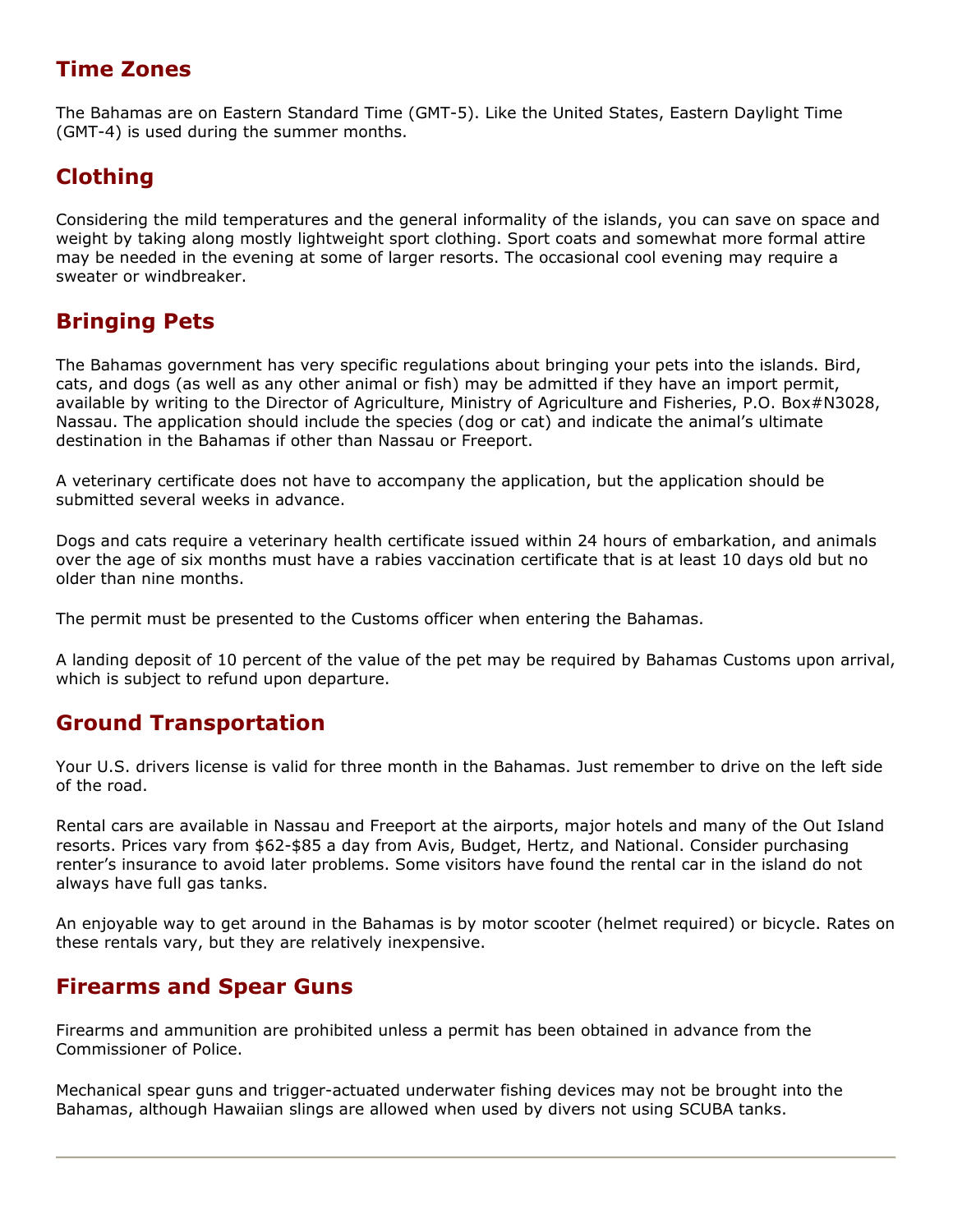# Appendix A

# Conversion Factors

| <b>TO CONVERT</b> | <b>INTO</b>     | <b>MULTIPLY BY</b> |
|-------------------|-----------------|--------------------|
| Centimetres       | Inches          | .394               |
| Feet              | Metres          | .305               |
| U.S. Gals         | Litres          | 3.785              |
| Imp. Gals         | U.S. Gals       | 1.201              |
| Imp. Gals         | Litres          | 4.546              |
| Inches            | Centimetres     | 2.540              |
| Inches Hg.        | Lbs. sq. in.    | .490               |
| Kgs./Litre        | Lbs./Imp. Gals. | 10.023             |
| Kgs./Litre        | Lbs./U.S. Gals. | 8.333              |
| Kilograms         | Pounds          | 2.205              |
| Kilometres        | St. Miles       | .621               |
| Kilometres        | N. Miles        | .540               |
| Lbs./Imp. Gal     | Kgs./Litre      | .0998              |
| Lbs./U.S. Gal     | Kgs./Litre      | .120               |
| Lbs. Sq. in.      | Inches Hg.      | 2.040              |
| Litres            | U.S. Gals.      | .264               |
| Litres            | Imp. Gals.      | .220               |
| Metres            | Feet            | 3.281              |
| N. Miles          | Kilometres      | 1.852              |
| N. Miles          | St. Miles       | 1.152              |
| Pounds            | Kilograms       | .454               |
| St. Miles         | Kilometres      | 1.609              |
| St. Miles         | N. Miles        | .868               |
| U.S. Gals         | Imp. Gals       | .833               |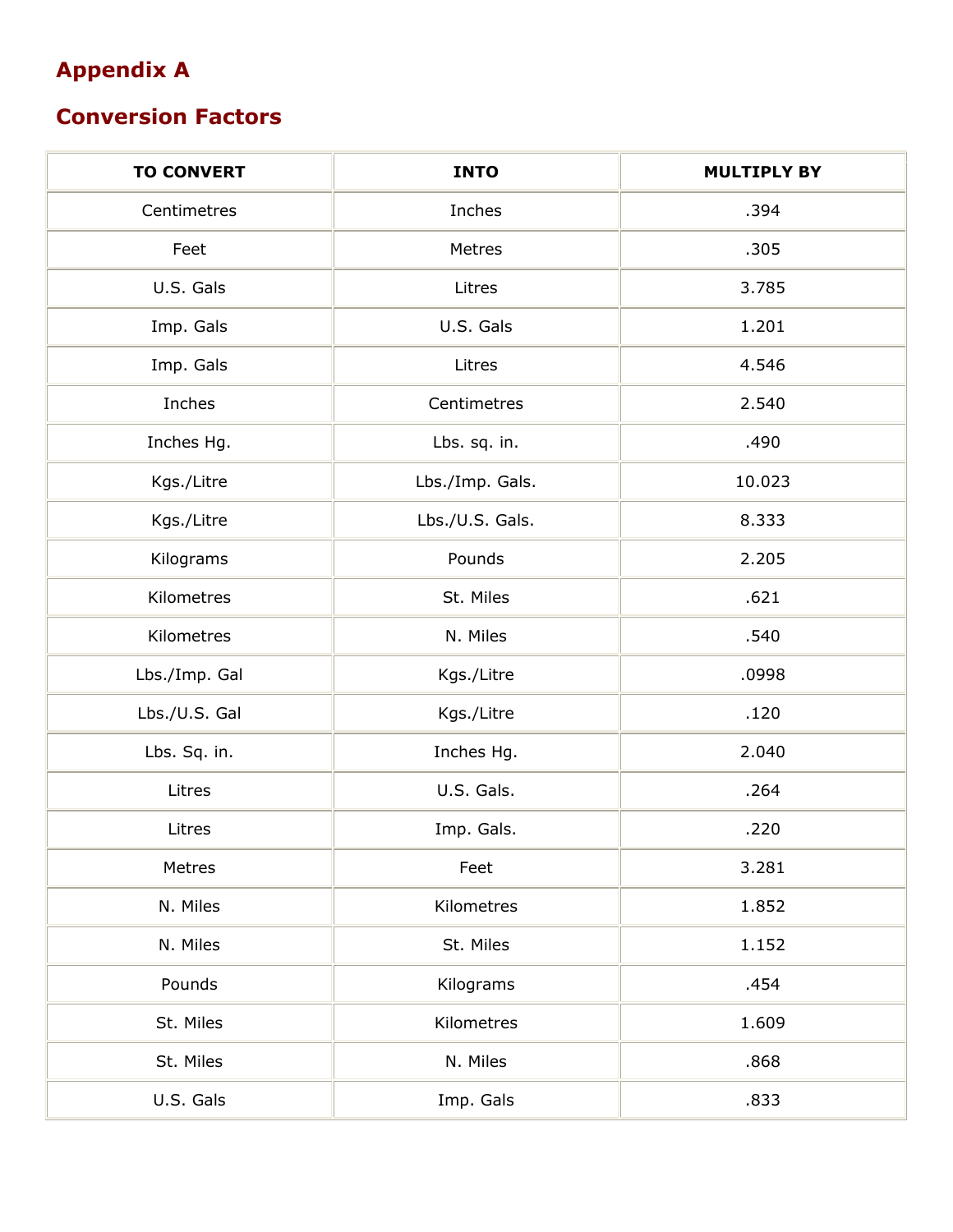# Temperature Scales in Degrees

| $\circ$ C | $\circ$ F | $\circ$ C      | $\circ$ F | $\circ$ C | $\circ$ F | $\circ$ C | $\circ$ F      |
|-----------|-----------|----------------|-----------|-----------|-----------|-----------|----------------|
| $-40$     | $-40.0$   | $-16$          | 3.2       | 8         | 46.4      | 32        | 89.6           |
| $-39$     | $-38.2$   | $-15$          | 5.0       | 9         | 48.2      | 33        | 91.4           |
| $-38$     | $-36.4$   | $-14$          | 6.8       | 10        | 50.0      | 34        | 93.2           |
| $-37$     | $-34.6$   | $-13$          | 8.6       | 11        | 51.8      | 35        | 95.0           |
| $-36$     | $-32.8$   | $-12$          | 10.4      | 12        | 53.6      | 36        | 96.8           |
| $-35$     | $-31.0$   | $-11$          | 12.2      | 13        | 55.4      | 37        | 98.6           |
| $-34$     | $-29.2$   | $-10$          | 14.0      | 14        | 57.2      | 38        | 100.4          |
| $-33$     | $-27.4$   | $-9$           | 15.8      | 15        | 59.0      | 39        | 102.2          |
| $-32$     | $-25.6$   | $\text{-}8$    | 17.6      | 16        | 60.8      | 40        | 104.0          |
| $-31$     | $-23.8$   | $-7$           | 19.4      | 17        | 62.6      | 41        | 105.8          |
| $-30$     | $-22.0$   | $-6$           | 21.2      | 18        | 64.4      | 42        | 107.6          |
| $-29$     | $-20.2$   | $-5$           | 23.0      | 19        | 66.2      | 43        | 109.4          |
| $-28$     | $-18.4$   | $-4$           | 24.8      | 20        | 68.0      | 44        | 111.           |
| $-27$     | $-16.6$   | $-3$           | 26.6      | 21        | 69.8      | 45        | $2^{\circ}$    |
| $-26$     | $-14.8$   | $-2$           | 28.4      | 22        | 71.6      | 46        | 113.           |
| $-25$     | $-13.0$   | $-1$           | 30.2      | 23        | 73.4      | 47        | $\overline{0}$ |
| $-24$     | $-11.2$   | $\bf{0}$       | 32.0      | 24        | 75.2      | 48        | 114.           |
| $-23$     | $-9.4$    | $\mathbf{1}$   | 33.8      | 25        | 77.0      | 49        | 8              |
| $-22$     | $-7.6$    | $\overline{2}$ | 35.6      | 26        | 78.8      | 50        | 116.           |
| $-21$     | $-5.8$    | 3              | 37.4      | 27        | 80.6      |           | 6              |
| $-20$     | $-4.0$    | $\overline{4}$ | 39.2      | 28        | 82.4      |           | 118.           |
| $-19$     | $-2.2$    | 5              | 41.0      | 29        | 84.2      |           | $\overline{4}$ |
| $-18$     | $-0.4$    | 6              | 42.8      | 30        | 86.0      |           | 120.2          |
| $-17$     | 1.4       | $\overline{7}$ | 44.6      | 31        | 87.8      |           | 122.0          |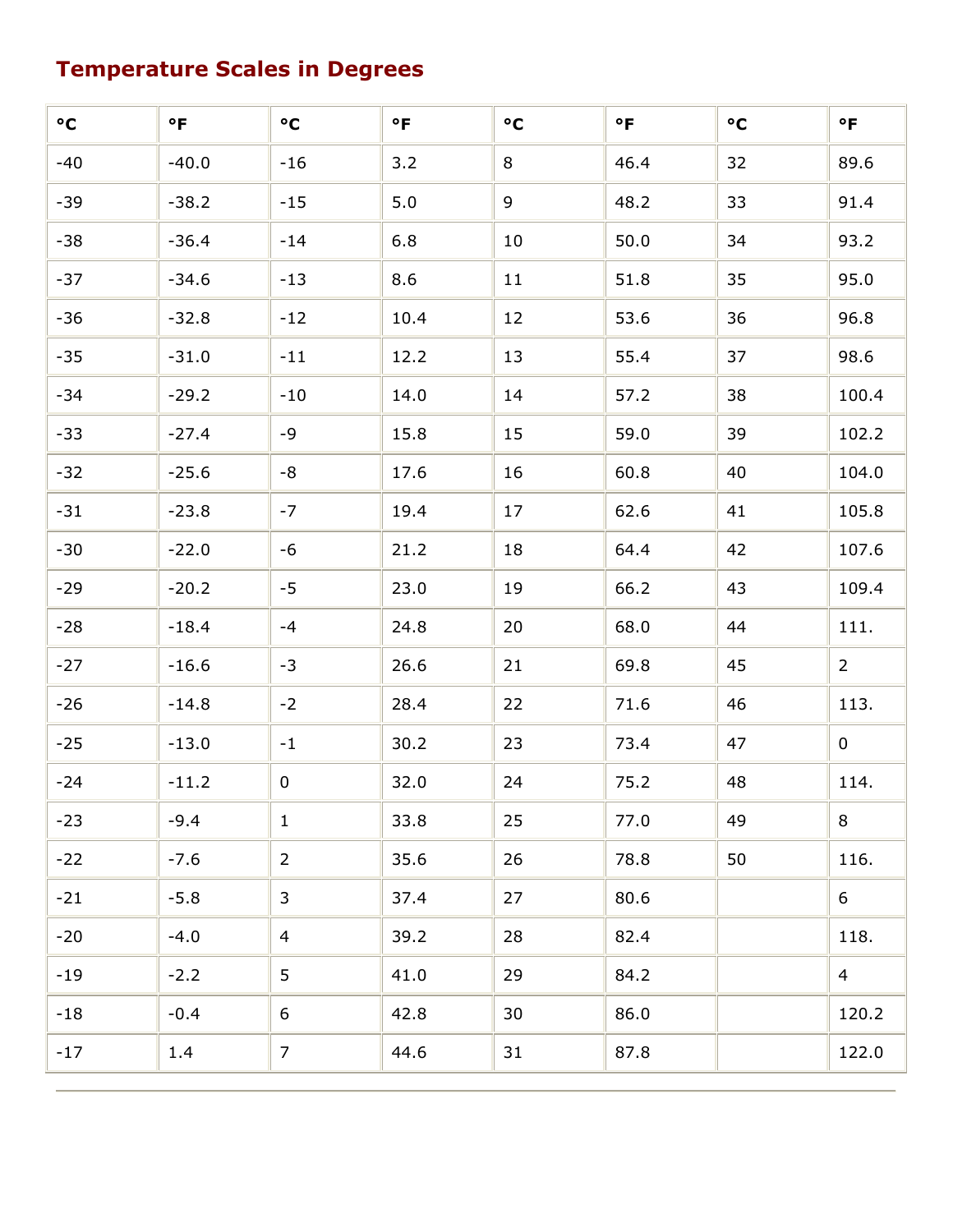# Appendix B

# Ditching

Key element—Success is dependent on three primary factors:

- 1. Sea conditions and wind velocity and direction
- 2. Aircraft Type
- 3. Pilot's skill and technique.

Large aircraft-Ditch while power is available.

Light aircraft—Head for land or shallow water as long as the engine is producing power.

Prepare-Instruct passengers to:

- 1. Remove Glasses
- 2. Take sharp objects from pockets.
- 3. Pad themselves with coats, blankets, or cushions.

Note: Expect difficulty in opening doors and hatches.

Flotation gear-Be careful that it is not inflated inside the aircraft.

**Speed**—Lowest possible forward speed at the time of surface contact.

Touchdown—On a moderate sea, plan the touchdown parallel to and on the lee (downwind) side of the primary swells. Do not land into the fact of a primary swell.

#### Wind Speed:

Calm seas with no waves—0 to 10 knots.

Scattered white caps—10 to 20 knots.

Many white caps—20 to 30 knots.

Streaks of foam—30 to 40 knots.

Spray from the wave crest—40 or more than 50 knots.

Note: If 25 knots or greater, choose a ditching heading that quarters into both the wind and a major swell (see accompanying illustration).

#### Best ditching configuration:

- 1. Gear up.
- 2. Full flaps (high-wing aircraft).
- 3. Intermediate flaps (low-wing aircraft—water resistance on fully extended flaps could result in asymmetrical flap failure and slewing of the aircraft).

Night or adverse weather-Make an instrument letdown and maintain a vertical speed of 100 feet per minute of less.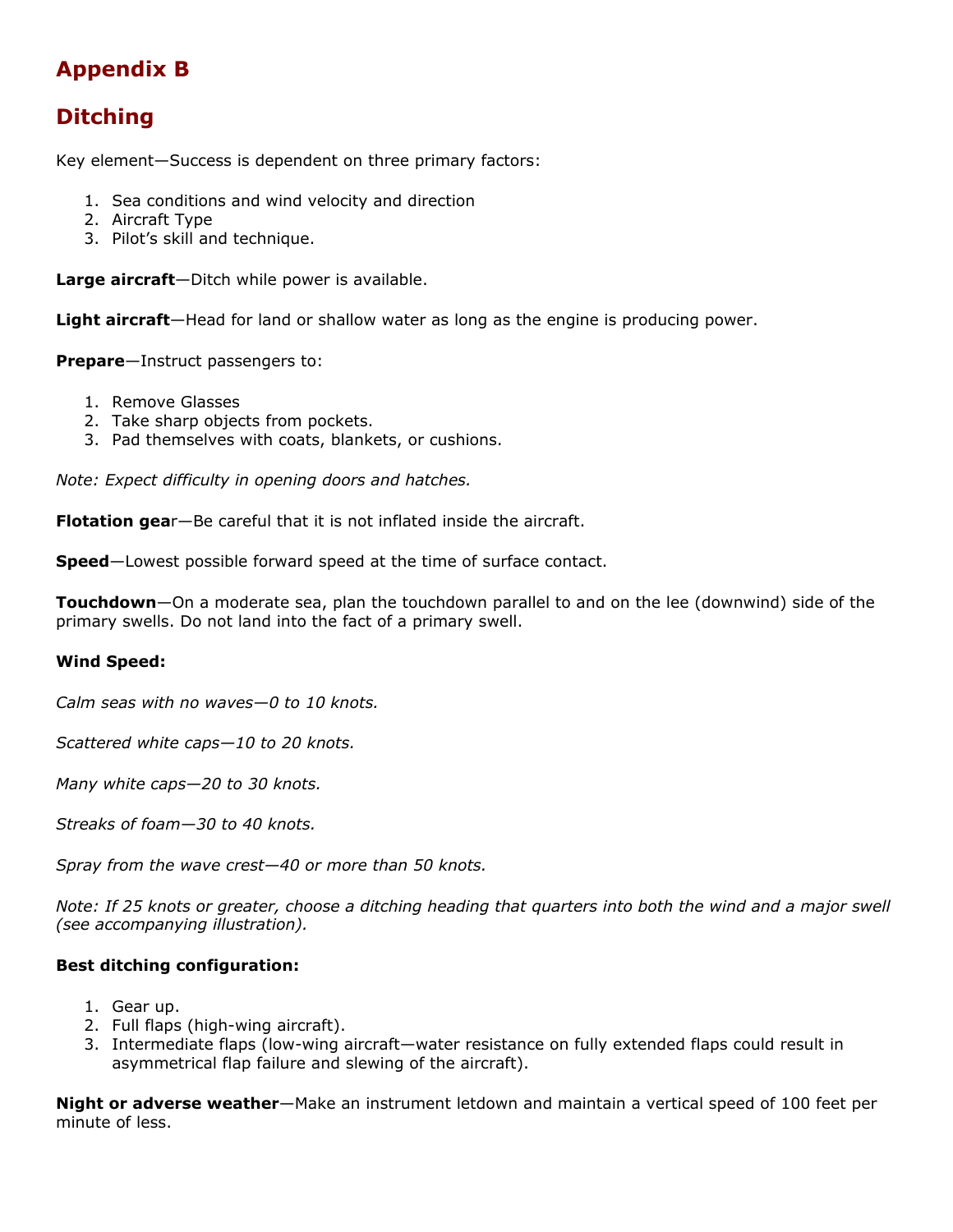Note: With smooth surface conditions, it is easy to misjudge altitude above water by 50 feet or more. If possible, throw out a seat cushion for better surface reference. Maintain the minimum sink rate possible.



Further information regarding ditching procedures can be found in the **Aeronautical Information Manual** under distress and urgency procedures.

# Appendix C

# National Security and Interception Procedures

The following information is taken from the FAA's Aeronautical Information Manual.

5-6-1 National security

- a. National Security in the control of air traffic is governed by (FAR Part 99).
- b. All aircraft entering domestic U.S. airspace from points outside must provide for identification prior to entry. To facilitate early aircraft identification of all aircraft in the vicinity of U.S. and international airspace boundaries, AIR DEFENSE IDENTIFICATION ZONE (ADIZ) has been established. (Reference — AIM, ADIZ Boundaries and Designated Mountainous Areas, paragraph 5- 6-5).
- c. Operational requirements for aircraft operations associated with an ADIZ are as follows:
- 1. Flight plan Except as specified in subparagraph d and e below, an IFR or DVFR flight Plan must be filed with an appropriate aeronautical facility as follows:
	- a. Generally, for all operations that enter an ADIZ.
	- b. For operations that will enter or exit the United States and which will operate into, within, or across the contiguous U.S. ADIZ regardless of true airspeed.
	- c. The flight plan must be filed before departure except of operations associated with the Alaskan ADIZ when the airport of departure has no facility for filing a flight plan, in which case the flight plan may be filed immediately after takeoff or when within range of the aeronautical facility.
- 2. Two-way radio  $-$  For the majority of operations associated with an ADIZ, an operating two-way radio is required. See FAR 99.1 for exceptions.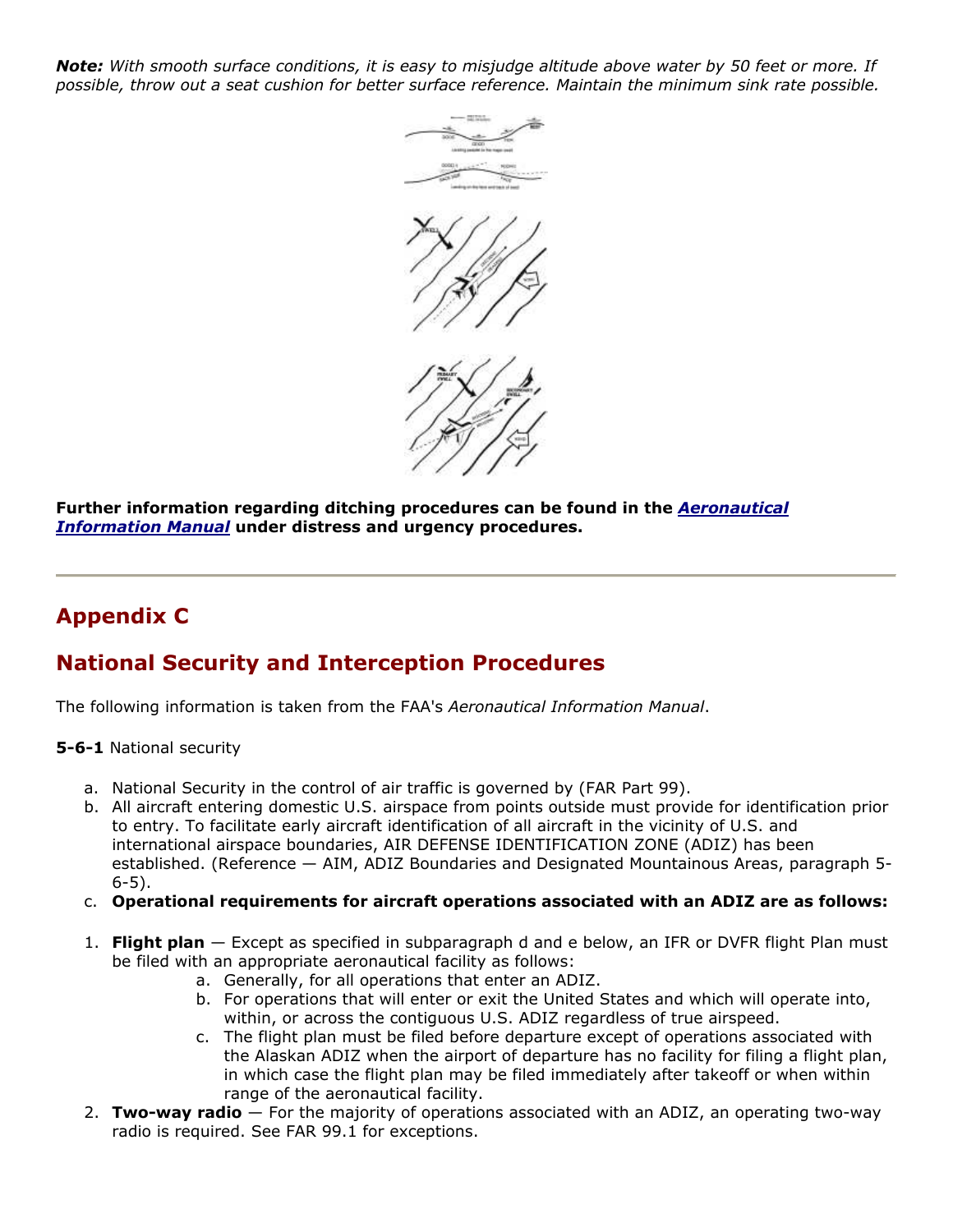3. Transponder requirements  $-$  Unless otherwise authorized by ATC, each aircraft conducting operations into, within, or across the contiguous U.S. ADIZ must be equipped with an operable radar beacon transponder having altitude-reporting capability (Mode C), and that transponder must be turned on and set to reply on the appropriate code or as assigned by ATC.

#### 4. Position reporting:

- a. For IFR flight  $-$  Normal IFR position reporting.
- b. For DVFR flights  $-$  The estimated time of ADIZ penetration must be filed with the aeronautical facility at least 15 minutes prior to penetration except for flight in Alaskan ADIZ, in which case report prior to penetration.
- c. For inbound aircraft or foreign registry  $-$  The pilot must report to the aeronautical facility at least one hour prior to ADIZ penetration.

#### 5. Aircraft position tolerances:

- a. Over land, the tolerance is within plus or minus five minutes from the estimated time over a reporting point or point of penetration and within 10 nm from the centerline of an intended track over an estimated reporting point or penetration point.
- b. Over water, the tolerance is plus or minus five minutes from the estimated time over a reporting point or point of penetration and within 20 nm from the centerline of the intended track over an estimated reporting point or point of penetration (to include the Aleutian Islands).

#### d. Except when applicable under FAR 99.7, FAR Part 99 does not apply to aircraft operations:

- 1. Within the 48 continguous states and the District of Columbia, or within the State of Alaska, and remains within 10 miles of the point of departure.
- 2. Over any island, or within 3 nm, of the coastline of any island in the Hawaii ADIZ; or
- 3. Associated with any ADIZ other than the continguous U.S. ADIZ, when aircraft true airspeed is less than 180 knots.
- e. Authorizations to deviate from the requirements of Part 99 may also be granted by the ARTCC, on a local basis, for some operations associated with an ADIZ.
- f. An air-filed VFR flight plan makes an aircraft subject to interception for positive identification when entering an ADIZ. Pilots are therefore urged to file the required DVFR flight plan either in person or by telephone prior to departure.

#### g. Special security instructions

- 5. During defense emergency or air defense emergency conditions, additional special security instructions may be issued in accordance with the Security Control of Air Traffic and Air Navigation Aids (SCATANA) Plan.
- 6. Under the provisions of the SCATANA Plan, the military will direct the action to be taken in regard to landing, grounding, diversion, or dispersal of aircraft and the control of air navigation aids in the defense of the U.S. during emergency conditions.
- 7. At the time a portion or all of the SCATANA is implemented, ATC facilities will broadcast appropriate instructions received from the military over available ATC frequencies. Depending on instructions received from the military, VFR flights may be directed to land at the nearest available airport, and IFR flights will be expected to proceed as directed by ATC.
- 8. Pilots on the ground may be required to file a flight plan and obtain an approval (through the FAA) prior to conducting flight operations.
- 9. In view of the above, all pilots should guard an ATC or FSS frequency at all times while conducting flight operations.
- 2. **Aircraft marks**  $-$  All aircraft crossing the ADIZ and flying internationally must display nationality marks at least 12 inches high.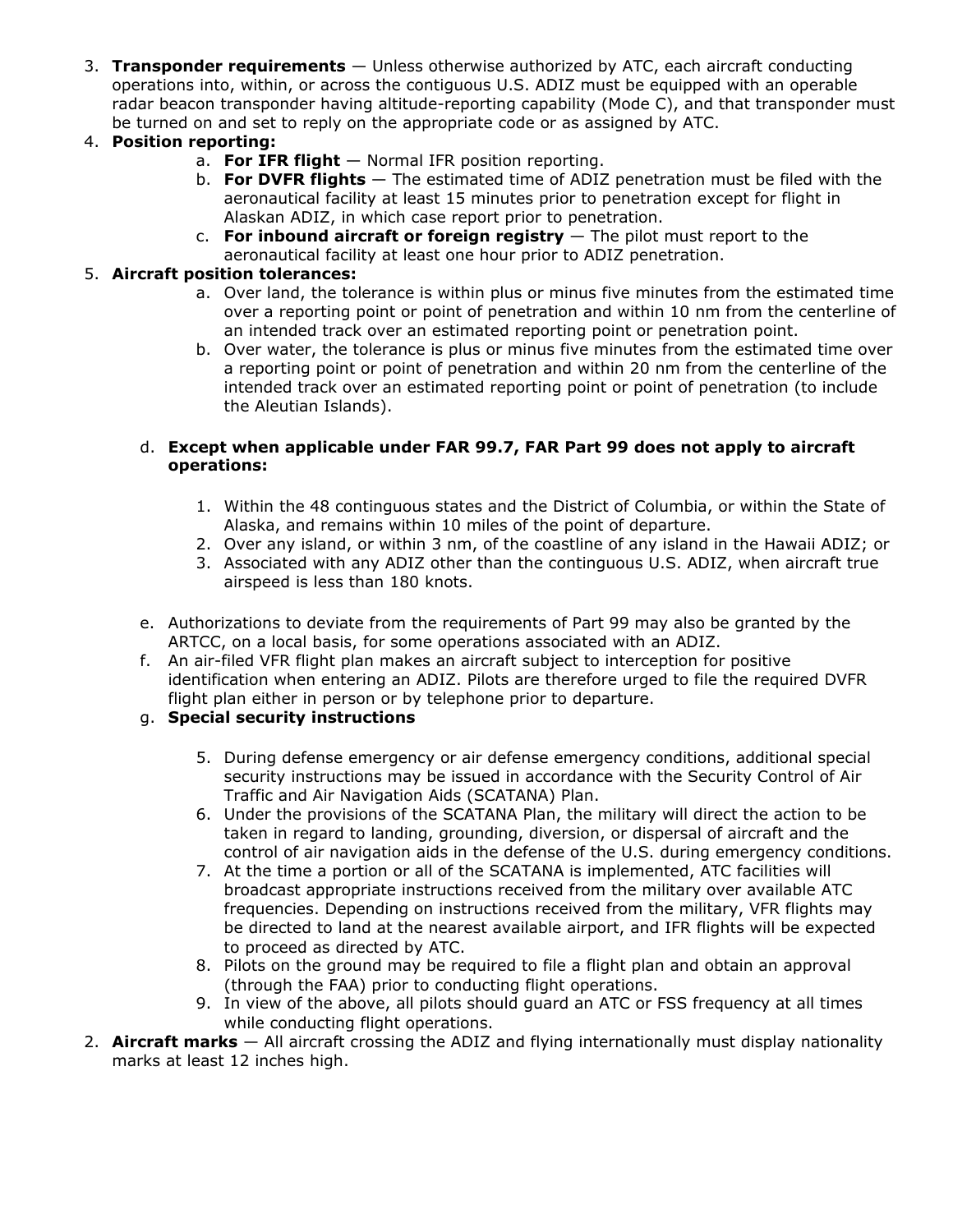# Interception Procedures

#### e. General

5. Identification intercepts during peacetime operations are vastly different than those conducted under increased states of readiness. Unless otherwise directed by the control agency, intercepted aircraft will be identified by type only. When specific information is required (e.g., markings, serial numbers, etc.), the interceptor aircrew will respond only if the request can be conducted in a safe manner. During the hours of darkness or instrument meteorological conditions (IMC), identification of unknown aircraft will be by type only. The interception pattern described below is the typical peacetime method used by air interceptor aircrews. In all situations, the interceptor aircrew will use caution to avoid startling the intercepting aircrew and/or passengers.

#### b. Intercept phases



- 2. Phase One Approach phase: During peacetime, intercepted aircraft will be approached from the stern. Generally two interceptor aircraft will be employed to accomplish the identification. The flight leader and his wingman will coordinate their individual positions in conjunction with ground controlling agency. Their relationship will resemble a line abreast formation. At night or in IMC, a comfortable radar trail tactic will be used. Safe vertical separation between interceptor aircraft and unknown aircraft will be maintained at all times.
- 3. Phase Two  $-$  Identification phase: The intercepted aircraft should expect to visually acquire the lead interceptor and possibly the wingman during this phase in visual meteorological conditions (VMC). The wingman will assume a surveillance position while the flight leader approaches the unknown aircraft. Intercepted aircraft personnel may observe the use of different drag devices to allow for speed and position stabilization during this phase. The flight leader will then initiate a gentle closure toward the intercepted aircraft, stopping at a distance no closer than absolutely necessary to obtain the information needed. The interceptor aircraft will use every possible precaution to avoid startling intercepted aircrew or passengers. Additionally, the interceptor aircrews will constantly keep in mind that maneuvers considered normal to a fighter aircraft may be considered hazardous to passengers and crews of nonfighter aircraft. When interceptor aircrews know or believe that an unsafe condition exists, the identification phase will be terminated. As previously stated, during darkness or IMC identification of unknown aircraft will be by type only. Positive vertical separation will be maintained by interceptor aircraft throughout this phase.
- 4. Phase Three Post intercept phase: Upon identification phase completion, the flight leader will turn away from the intercepted aircraft. The wingman will remain well clear and accomplish a rejoin with his leader.
	- c. Communication interface between interceptor aircrews and ground controlling agency is essential to ensure successful intercept completion. Flight safety is paramount. An aircraft that is intercepted by another aircraft shall immediately:
- 3. Follow the Instructions given by the interception aircraft, interpreting and responding to the visual signals.
- 4. Notify, if possible, the appropriate air traffic services unit.
- 5. Attempt to establish radio communication with the intercepting aircraft or with the appropriate intercept control unit, by making a general call on the emergency frequency 243.0 MHz and repeating this call on the emergency frequency 121.5 MHz, if practicable, giving the identity and position of the aircraft and the nature of the flight.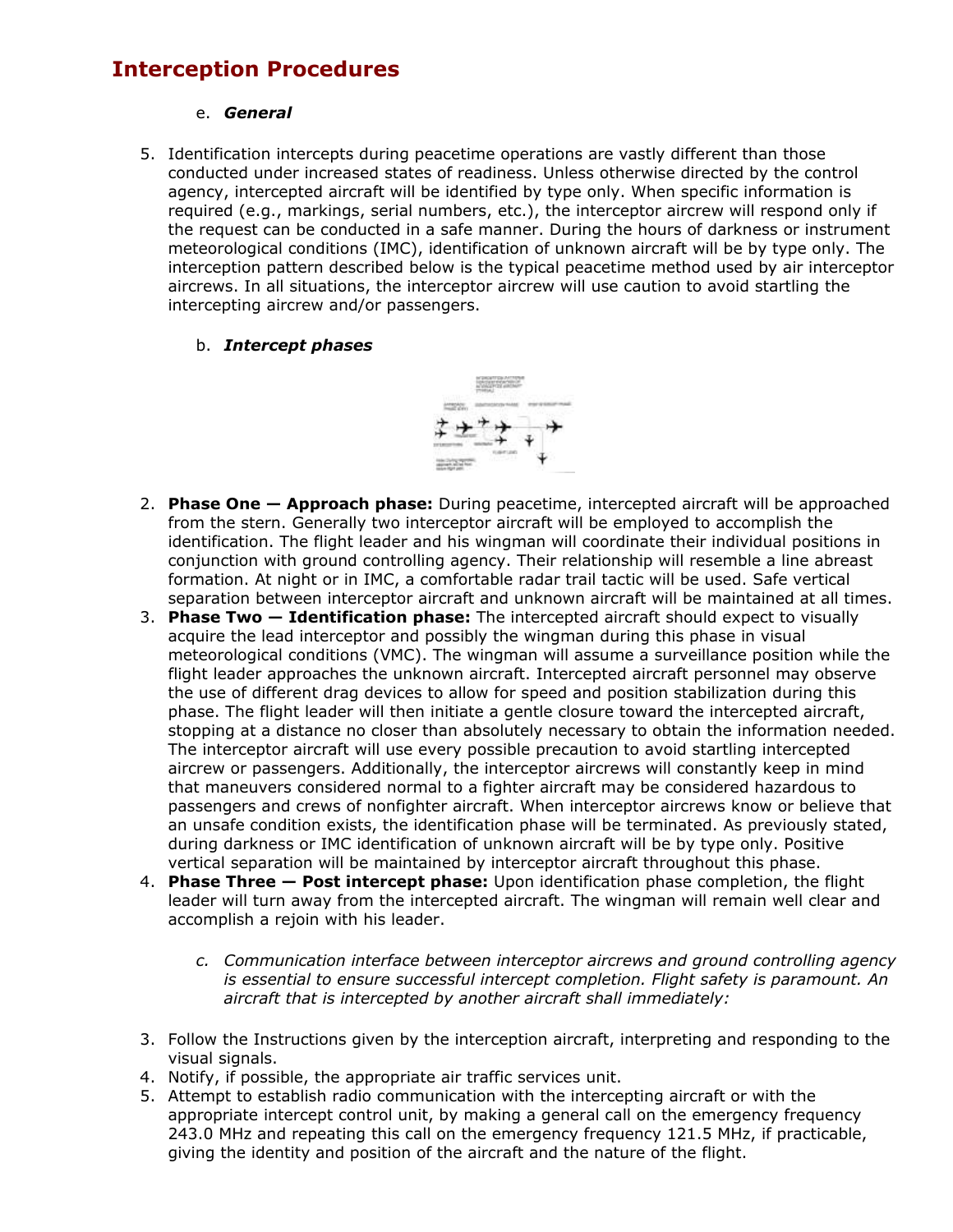6. If equipped with an SSR transponder, select Mode 3 / A Code 7700, unless otherwise instructed by the appropriate air traffic services unit. If any instructions received by radio from any sources conflict with those given by the intercepting aircraft by visual or radio signals, the intercepted aircraft shall request immediate clarification while continuing to comply with the instructions given by the intercepting aircraft.

# Interception Signals

|              |                                                                                                                                                                                                                                                                                                                                                                                                                                                                                                                                                                                                                                                                                                                                                                                                            | <b>INTERCEPTION SIGNALS</b><br>(as set forth in ICAO Annex $2 -$ Appendix A, 2.1) | Signals initiated by intercepting aircraft and responses by intercepted aircraft                                                                                                                                                                                                                                  |                             |
|--------------|------------------------------------------------------------------------------------------------------------------------------------------------------------------------------------------------------------------------------------------------------------------------------------------------------------------------------------------------------------------------------------------------------------------------------------------------------------------------------------------------------------------------------------------------------------------------------------------------------------------------------------------------------------------------------------------------------------------------------------------------------------------------------------------------------------|-----------------------------------------------------------------------------------|-------------------------------------------------------------------------------------------------------------------------------------------------------------------------------------------------------------------------------------------------------------------------------------------------------------------|-----------------------------|
| Series       | <b>INTERCEPTING</b><br>Aircraft Signals                                                                                                                                                                                                                                                                                                                                                                                                                                                                                                                                                                                                                                                                                                                                                                    | Meaning                                                                           | <b>INTERCEPTED</b><br>Aircraft Responds                                                                                                                                                                                                                                                                           | Meaning                     |
| $\mathbf{1}$ | $DAY - Rocking$<br>wings from a<br>position slightly<br>above and ahead<br>of, and normally to<br>the left of, the<br>intercepted aircraft<br>and, after<br>acknowledgement,<br>a slow level turn,<br>normally to the<br>left, on to the<br>desired heading.<br>$NIGHT - Same$<br>and, in addition,<br>flashing<br>navigational lights<br>at irregular<br>intervals.<br>Note $1-$<br>Meteorological<br>conditions or<br>terrain may<br>require the<br>intercepting<br>aircraft to take up<br>a position slightly<br>above and ahead<br>of, and to the right<br>of, the intercepted<br>aircraft and to<br>make the<br>subsequent turn to<br>the right.<br>Note $2 - If$ the<br>intercepted aircraft<br>is not able to keep<br>pace with the<br>intercepting<br>aircraft, the latter<br>is expected by fly a | You have been<br>intercepted. Follow<br>me.                                       | AEROPLANES:<br>$DAY - Rocking$<br>wings and<br>following.<br>$NIGHT - Same$<br>and, in addition,<br>flashing<br>navigational lights<br>at irregular<br>intervals.<br><b>HELICOPTERS:</b><br>DAY or NIGHT -<br>Rocking aircraft,<br>flashing<br>navigational lights<br>at irregular<br>intervals and<br>following. | Understood, will<br>comply. |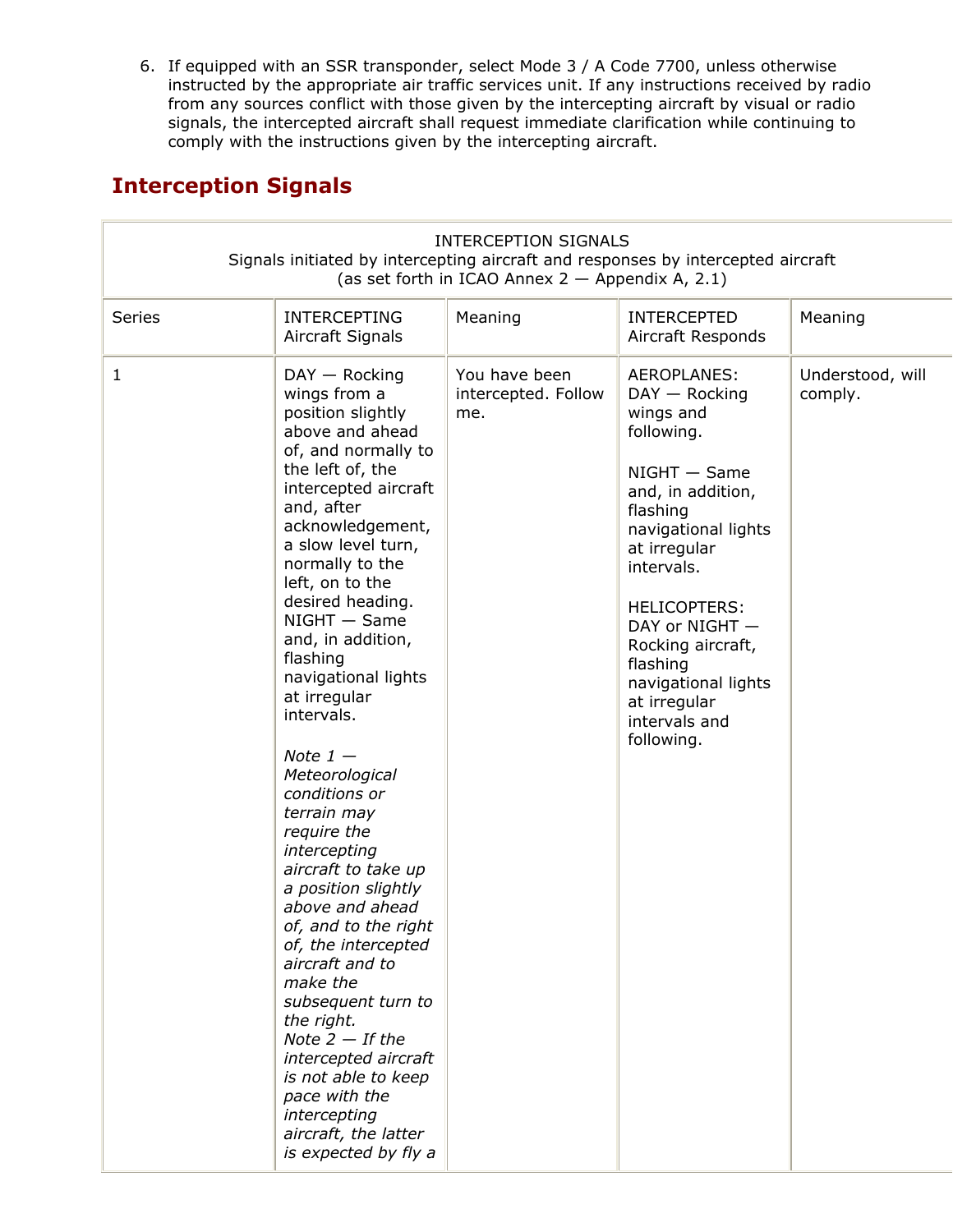|                                                                                                                                                                       | series of race-track<br>patterns and to<br>rock its wings each<br>time it passes the<br>intercepted<br>aircraft.                                                                                                                                                                                   |                                                    |                                                                                                                                                                                                                                                                                                                                                                                                                                                                         |                             |
|-----------------------------------------------------------------------------------------------------------------------------------------------------------------------|----------------------------------------------------------------------------------------------------------------------------------------------------------------------------------------------------------------------------------------------------------------------------------------------------|----------------------------------------------------|-------------------------------------------------------------------------------------------------------------------------------------------------------------------------------------------------------------------------------------------------------------------------------------------------------------------------------------------------------------------------------------------------------------------------------------------------------------------------|-----------------------------|
| $\overline{2}$                                                                                                                                                        | DAY or NIGHT -<br>An abrupt break-<br>away maneuver<br>from the<br>intercepted aircraft<br>consisting of a<br>climbing turn of 90<br>degrees or more<br>without crossing<br>the line of flight of<br>the intercepted<br>aircraft.                                                                  | You may proceed.                                   | AEROPLANES:<br>DAY or NIGHT -<br>Rocking wings.<br><b>HELICOPTERS:</b><br>DAY or NIGHT -<br>Rocking aircraft.                                                                                                                                                                                                                                                                                                                                                           | Understood, will<br>comply. |
| 3                                                                                                                                                                     | $DAY - Circling$<br>aerodrome,<br>lowering landing<br>gear and overflying<br>runway in direction<br>of landing or, if the<br>intercepted aircraft<br>is a helicopter,<br>overflying the<br>helicopter landing<br>area.<br>$NIGHT - Same$<br>and, in addition,<br>showing steady<br>landing lights. | Land at this<br>aerodrome.                         | <b>AEROPLANES:</b><br>$DAY - Lowering$<br>landing gear,<br>following the<br>intercepting<br>aircraft and, if<br>after overflying the<br>runway landing is<br>considered safe,<br>proceeding to land.<br>$NIGHT - Same$<br>and, in addition,<br>showing steady<br>landing lights (if<br>carried).<br><b>HELICOPTERS:</b><br>DAY or NIGHT -<br>Following the<br>intercepting<br>aircraft and<br>proceeding to land,<br>showing a steady<br>landing light (if<br>carried). | Understood, will<br>comply. |
| <b>INTERCEPTION SIGNALS</b><br>Signals initiated by intercepted aircraft and responses by intercepting aircraft<br>(as set forth in ICAO Annex $2 -$ Appendix A, 2.2) |                                                                                                                                                                                                                                                                                                    |                                                    |                                                                                                                                                                                                                                                                                                                                                                                                                                                                         |                             |
| <b>Series</b>                                                                                                                                                         | <b>INTERCEPTED</b><br>Aircraft Signals                                                                                                                                                                                                                                                             | Meaning                                            | <b>INTERCEPTING</b><br>Aircraft Responds                                                                                                                                                                                                                                                                                                                                                                                                                                | Meaning                     |
| 4                                                                                                                                                                     | AEROPLANES:<br>$DAY - Raising$<br>landing gear while<br>passing over                                                                                                                                                                                                                               | Aerodrome you<br>have designated is<br>inadequate. | DAY or NIGHT - If<br>it is desired that<br>the intercepted<br>aircraft follow the                                                                                                                                                                                                                                                                                                                                                                                       | Understood, follow<br>me.   |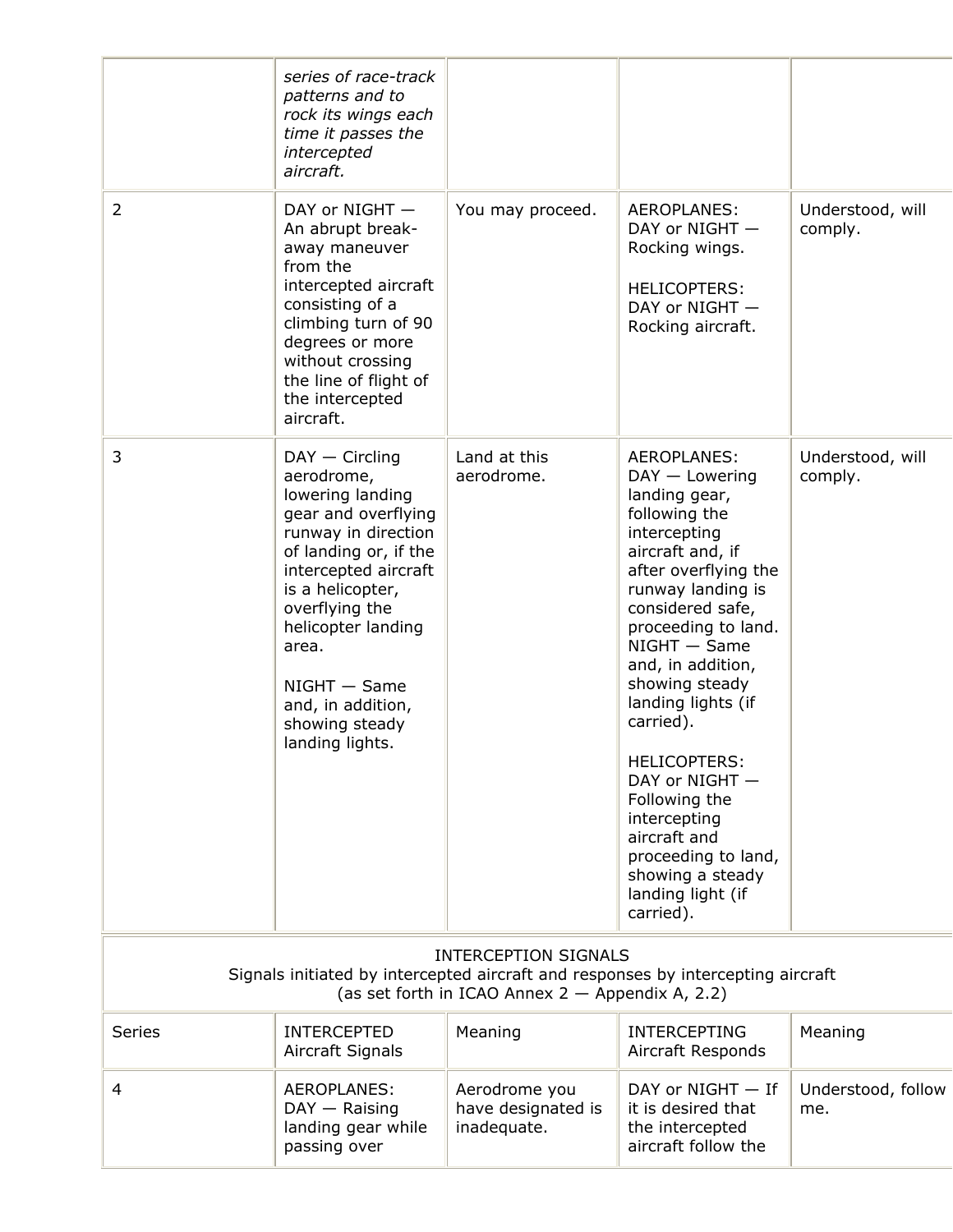|   | landing runway at<br>a height exceeding<br>300m (1,000 ft)<br>but not exceeding<br>600m (2,000 ft)<br>above the<br>aerodrome level,<br>and continuing to<br>circle the<br>aerodrome.<br>$NIGHT - Flashing$<br>landing lights while<br>passing over<br>landing runway at<br>a height exceeding<br>300m (1,000 ft)<br>but not exceeding<br>600m (2,000 ft)<br>above the<br>aerodrome level,<br>and continuing to<br>circle the<br>aerodrome. If<br>unable to flash<br>landing lights,<br>flash any other<br>lights available. |                | intercepting<br>aircraft to an<br>alternate<br>aerodrome, the<br>intercepting<br>aircraft raises its<br>landing gear and<br>uses the Series 1<br>signals prescribed<br>for intercepting<br>aircraft.<br>If it is decided to<br>release the<br>intercepted<br>aircraft, the<br>intercepting<br>aircraft uses the<br>Series 2 signals<br>prescribed for<br>intercepting<br>aircraft. | Understood, you<br>may proceed. |
|---|-----------------------------------------------------------------------------------------------------------------------------------------------------------------------------------------------------------------------------------------------------------------------------------------------------------------------------------------------------------------------------------------------------------------------------------------------------------------------------------------------------------------------------|----------------|------------------------------------------------------------------------------------------------------------------------------------------------------------------------------------------------------------------------------------------------------------------------------------------------------------------------------------------------------------------------------------|---------------------------------|
| 5 | <b>AEROPLANES:</b><br>DAY or NIGHT -<br>Regular switching<br>on and off of all<br>available lights but<br>in such a manner<br>as to be distinct<br>from flashing<br>lights.                                                                                                                                                                                                                                                                                                                                                 | Cannot comply. | DAY or NIGHT -<br>Use Series 2<br>signals prescribed<br>for intercepting<br>aircraft.                                                                                                                                                                                                                                                                                              | Understood.                     |
| 6 | AEROPLANES:<br>DAY or NIGHT -<br>Irregular flashing<br>of all available<br>lights.<br><b>HELICOPTERS:</b><br>DAY or NIGHT -<br>Irregular flashing<br>of all available<br>lights.                                                                                                                                                                                                                                                                                                                                            | In distress.   | DAY or NIGHT -<br>Use Series 2<br>signals prescribed<br>for intercepting<br>aircraft.                                                                                                                                                                                                                                                                                              | Understood.                     |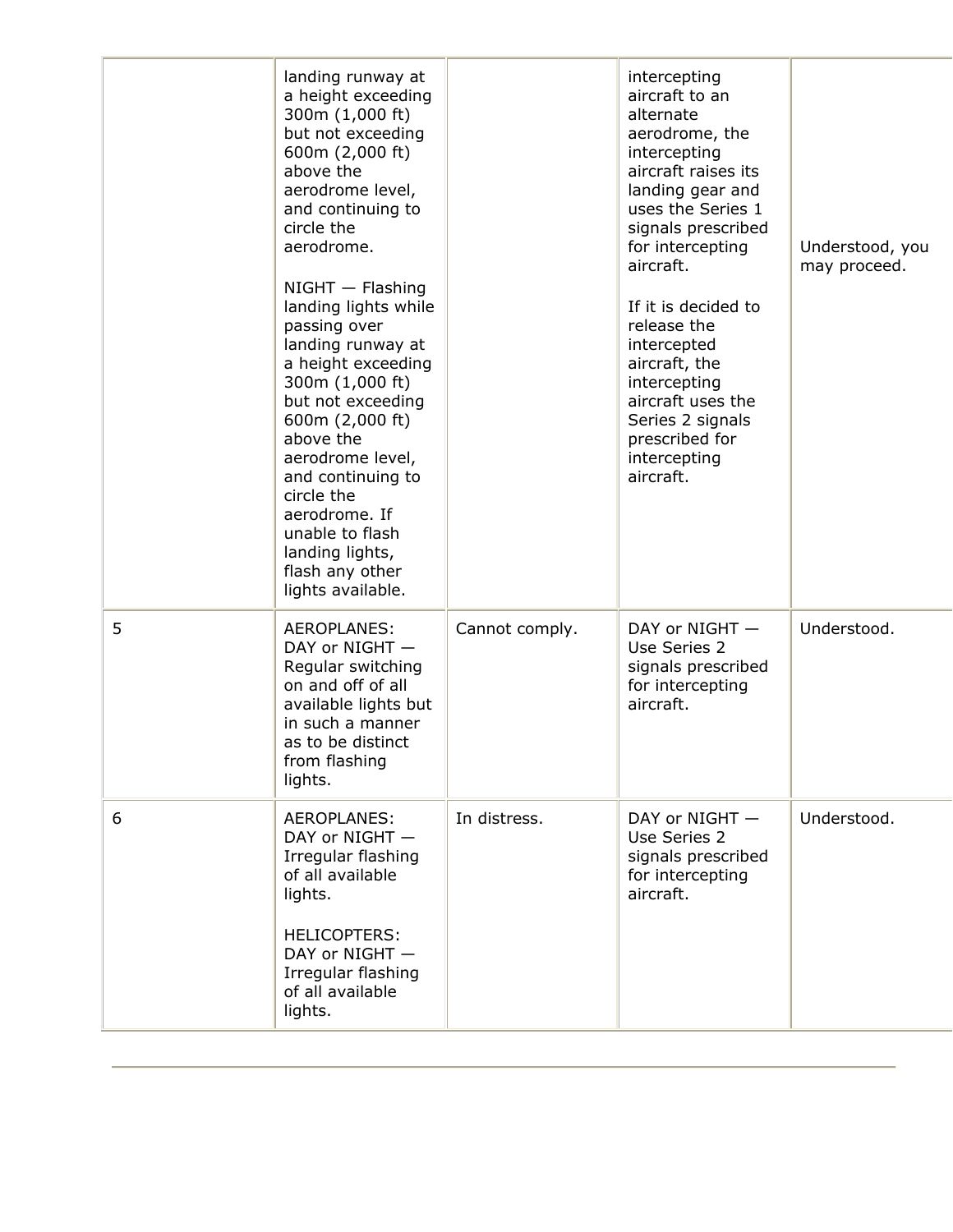# Appendix D

# Designated Authorities

#### Bahamas Aeronautical Authorities

Department of Civil Aviation P.O. Box #N-975 Nassau, N.P. Bahamas Telephone: (242) 377-7281

# Bahamas Aeronautical Information Service Fax: (301) 734-3222

Same address as above Telephone: (242) 377-7116 Nassau FSS: (242) 377-7116 (242) 377-2003 Freeport ATC/FSS: (242) 352-2205

#### Bahamas Customs Telephone Numbers

Freeport: Telephone: (242) 352-7361 Nassau: Telephone: (242) 325-6551

#### U.S. Customs

Director of Customs 1300 Pennsylvania Ave. N.W. Washington, D.C. 20229 Telephone: (202) 927-0042

### U.S. Customs General Aviation Center

Miami, FL Telephone: (305) 526-2886

#### **Immigrations**

Department of Justice Immigration & Naturalization Service 425 I Street, N.W. Washington, D.C. 20001 Telephone: (202) 514-2000

#### **Health**

Center for Disease Control Quarantine Division Atlanta Georgia 30333 Telephone: (404) 639-3311 Telephone: (404) 639-2599

#### Agricultural Quarantine

Department of Agriculture Animal and Plant Health Inspection Service Import Permit Office 4700 River Road, Unit 38 Riverdale, MD 20737 Telephone: (301) 734-7799

#### Regulations Concerning Firearms

Department of the Treasury Internal Revenue Service Department of Alcohol, Tobacco, and Firearms Division Firearms and Explosives Import 650 Massachusetts Avenue, N.W. Washington, D.C. 20226 Telephone: (202) 927-7777 Fax: (202) 927-7862

#### U.S. Department of State

Bureau of Consular Affairs Washington, D.C. 20520 Emergency Center Telephone: (202) 647-5225 Automated Fax Response: (202) 647-3000

#### Bahamas' Embassy in U.S.

Embassy, Commonwealth of the Bahamas 2220 Massachusetts Avenue, N.W. Washington, D.C. 20008 Telephone: (202) 319-2660 Fax: (202) 319-2668

#### United States' Embassy in the Bahamas

P.O. Box N-8197, Mosmar Bldg. Queen Street, Nassau, Bahamas Telephone: (242) 322-1181/322-4753

#### Federal Communication Commission

1919 M Street, N.W. Washington, D.C. 20554 Telephone: (202) 418-0200

#### Weather and Flight Information Miami FSS/IFSS

Telephone: (305) 233-2600 Telephone: (in FL) 800-432-4718 Telephone: (in FL) 800-432-4717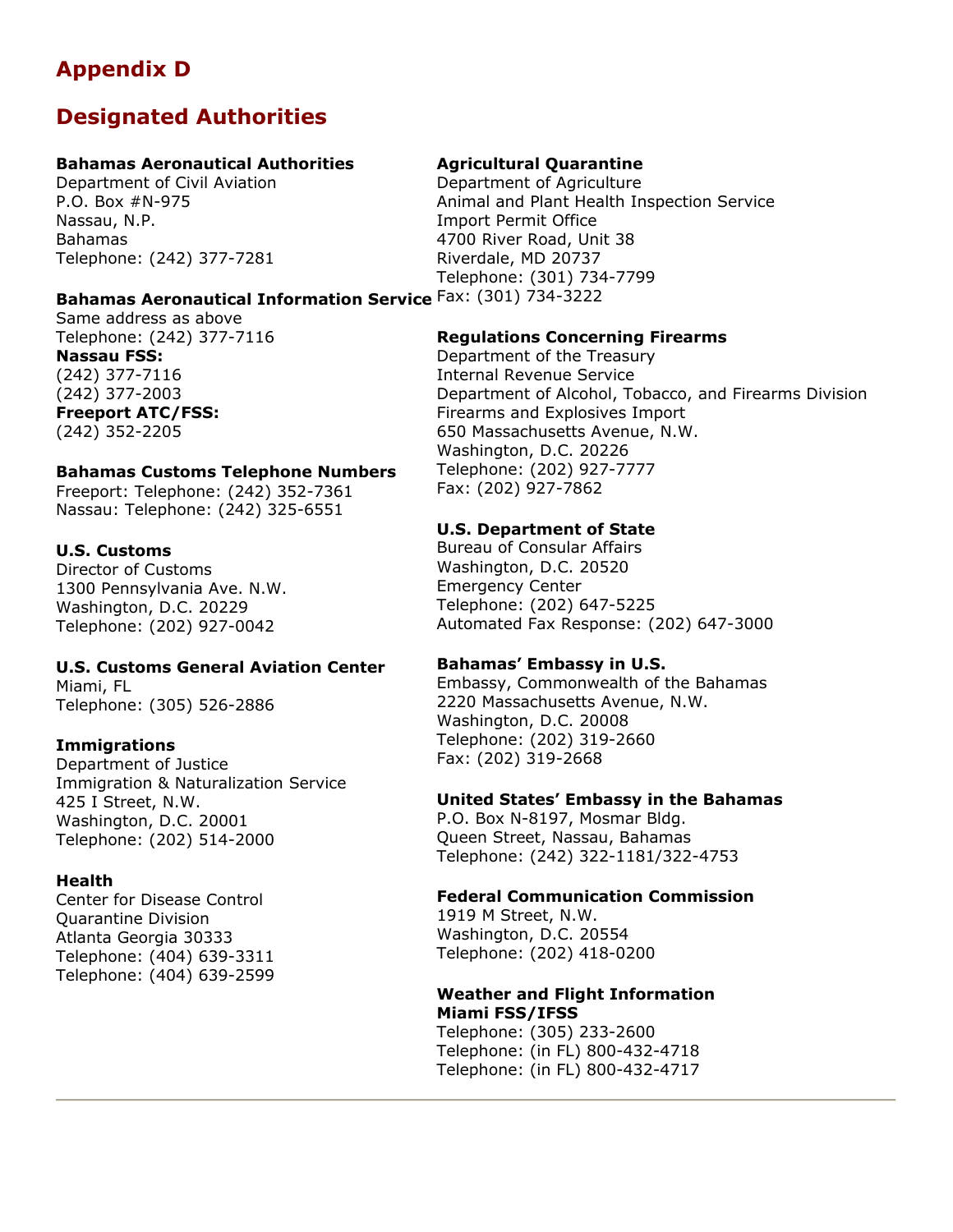# Appendix E

# Reference Materials

#### Superintendant of Documents

U.S. Government Printing Office Washington, D.C. 20402 Telephone: (202) 512-1800 International Notams International Flight Information Manual

# Appendix F

# Additional Resources

#### Bahamas & Caribbean Pilots Guide Jeppesen Sanderson

Pilot Publishing, Inc. P.O. Box 88 Paluma Valley, CA 92061 Telephone: (800) 521-2120 (760) 742-2281 Fax: (760) 742-2281

#### Caribbean Flite Guide

Chris Avia Shop Grand-Cases Airport 97150 St. Martin French West Indies 011 - (590) 877 570 (Airport Directory, Pilot/Tourist Info.)

55 Inverness Drive East Englewood, CO 80112-5498 Telephone: (800) 621-JEPP Telephone: (303) 799-9090 (Airport Directory, Pilot Info.)

#### Bahamas Aviation and Sports Information Center

19495 Biscyne Blvd., Suite 809 Aventura, FL 33180 Telephone: (800) 32-SPORT 327-7678

# Appendix G

# Bahamas Tourism Offices

8600 West Bryn Mawr Ave. Suite 820 Chicago, IL 60631 Telephone: (773) 693-1500 Fax: (773) 693-1114

World Trade Center 2050 Stemmons Freeway Suite 116 P.O. Box #420068 Dallas, TX 75342 Telephone: (214) 742-1886 Fax: (214) 741-4118

3450 Wilshire Boulevard Suite 1204

One Turnberry Place 19495 Biscayne Blvd. 8th Floor, Suite 809 Aventura, FL 33180 Telephone: (305) 932-0051 Fax: (305) 682-8758

150 East 52nd Street 28th Floor North New York, NY 10022 Telephone: (212) 758-2777 Fax: (212) 753-6531

121 Bloor Street E, Suite 1101 Toronto, Ontario M4W 3M5 Telephone: (416) 968-2999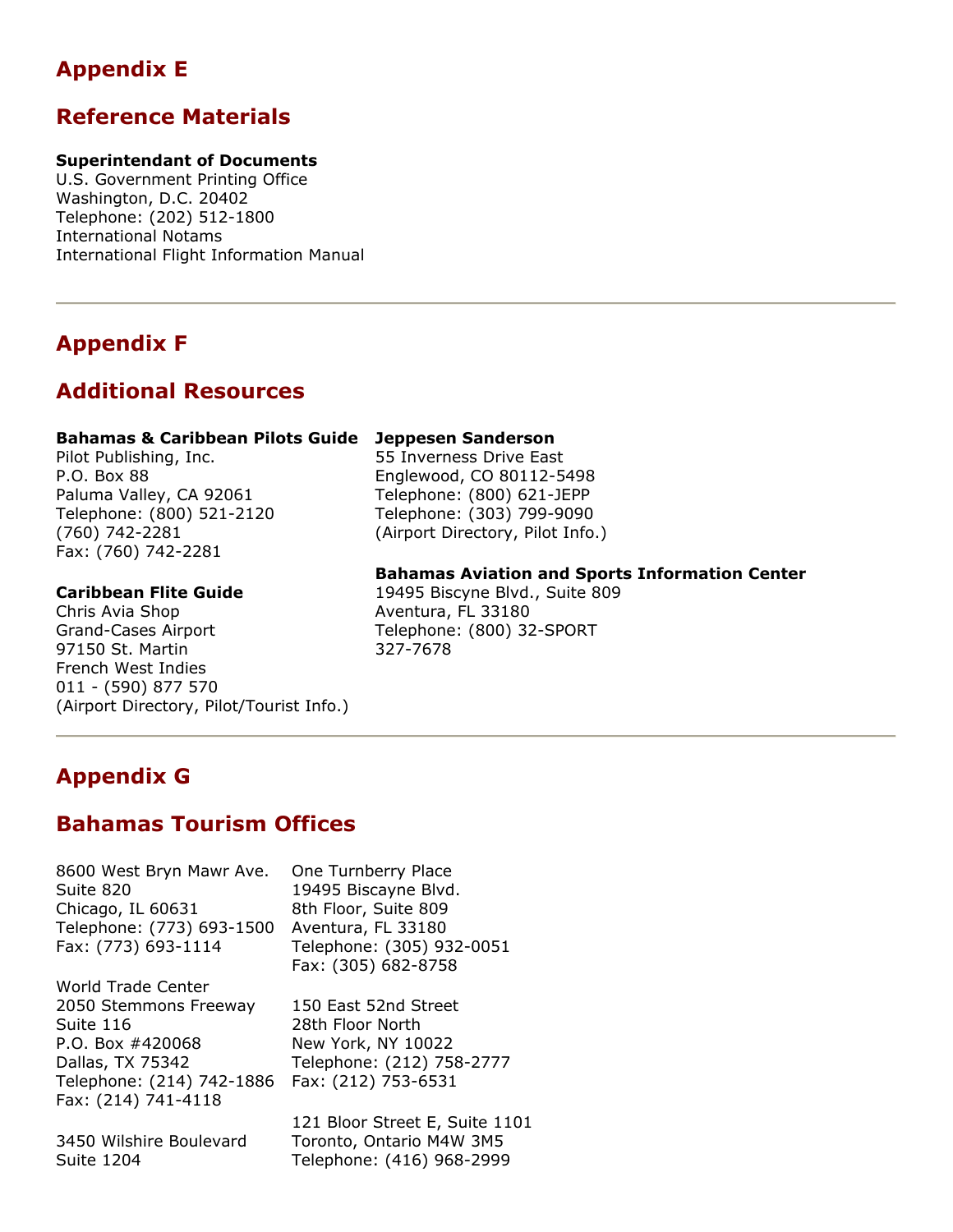Los Angeles, CA. 90010 Telephone: (213) 385-0033 Fax: (213) 383-3966

1925 Century Blvd Suite 4 Atlanta, GA 30345 Telephone: (404) 636-3911 Fax: (404) 636-3191

# Appendix H

# Bahamas Consulars

#### Consulate - General of the Bahamas

Ingraham Building Suite 818 25 S.E. Second Avenue Miami, Florida 33131 Telephone: (305) 373-6295 Fax: (305) 373-6312 (Alabama, Florida, Georgia, Louisiana, Mississippi, North Carolina, South Carolina)

#### Consulate - General of the Bahamas

231 East 46th Street New York, New York 10017 Telephone: (212) 421-6420 Fax: (212) 759-2135 (Connecticut, Delaware, Maine, Massachusetts, New Hampshire, New Jersey, New York, Pennsylvania, Rhode Island, Vermont)

#### Bahamas Mission to the United Nations

Same as above. Telephone: (212) 421-6925 Fax: (212) 759-2135

# Appendix I: Airports of Entry

#### Source: Bahamas Tourism Center, Aviation Department

Note: The only official airports that have lights for night flying are Nassau and Freeport, but a few Out Island airports have light for emergencies only.

| <b>Islands</b>    | Runway<br>Length/Width | <b>Fuel</b> | Port of<br><b>Entry</b> | <b>Authority</b> | <b>Contact</b> |
|-------------------|------------------------|-------------|-------------------------|------------------|----------------|
| <b>Abaco</b>      |                        |             |                         |                  |                |
| Marsh Harbor MYAM | $5,000 \times 100$     | 100/fuel    | Yes                     | Gov't            | 242/367-3884   |
| Sandy Point MYAS  | $3,000 \times 80$      | No fuel     | Yes                     | Gov't            | 242/366-4044   |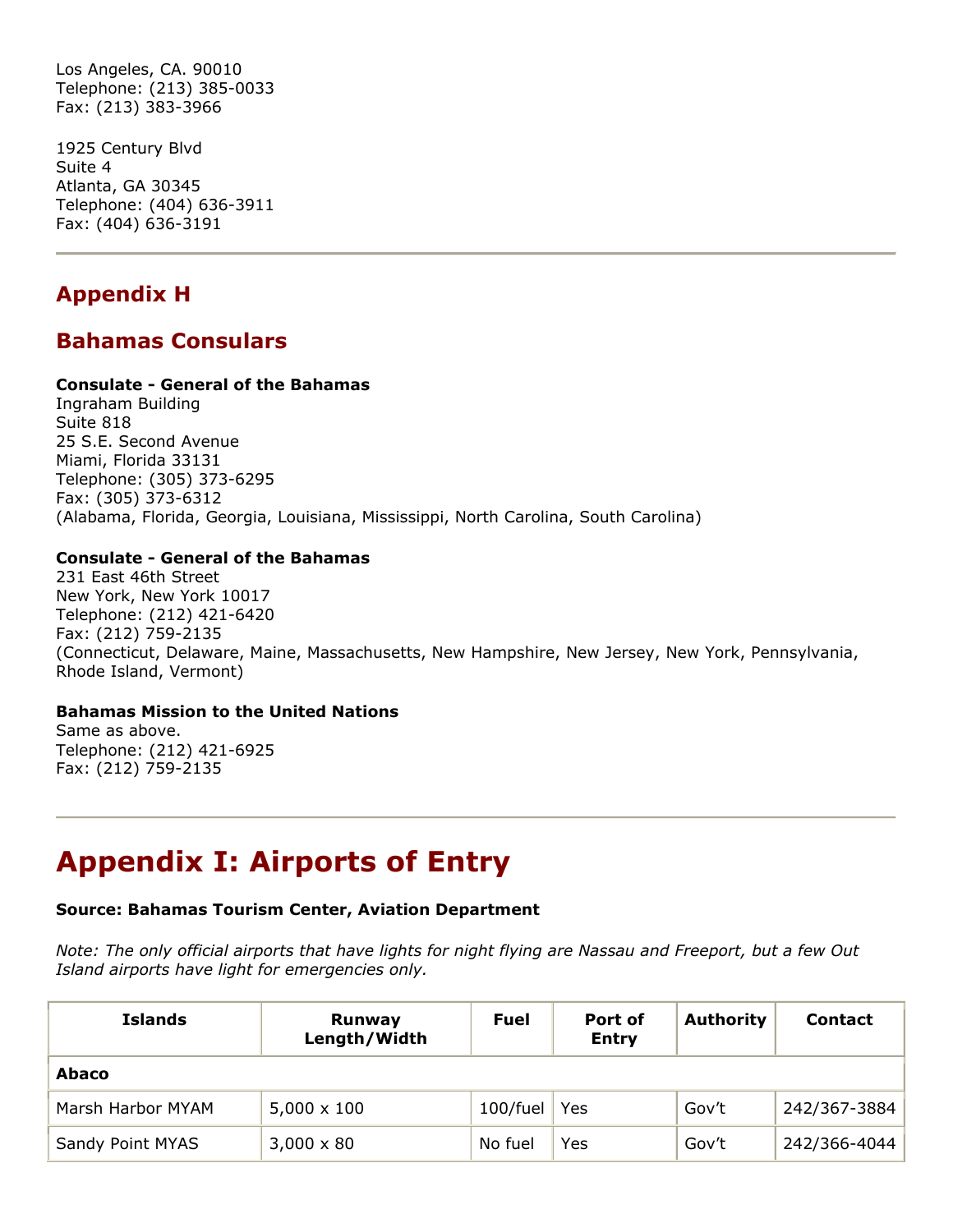| Spanish Cay MYAX                  | $5,000 \times 80$  | No fuel    | Yes | Pvt   | 242/365-0083 |
|-----------------------------------|--------------------|------------|-----|-------|--------------|
| Treasure Cay MYAT                 | 6,900 x 150        | Jet fuel   | Yes | Gov't | 242/365-8919 |
| <b>Andros</b>                     |                    |            |     |       |              |
| Andros Town MYAF                  | 4,000 x 100        | No fuel    | Yes | Gov't | 242/368-2030 |
| Congo Town MYAK                   | 4,300 x 100        | No fuel    | Yes | Gov't | 242/369-2640 |
| San Andros MYAN                   | 5,000 x 75         | 100/fuel   | Yes | Gov't | 242/329-2140 |
| <b>Berry Islands</b>              |                    |            |     |       |              |
| Chub Cay MYBC                     | $5,000 \times 80$  | No fuel    | Yes | Pvt   | 242/325-5788 |
| Great Harbour Cay<br><b>MYBG</b>  | 4,536 x 80         | No fuel    | Yes | Pvt   | 242/367-8566 |
| <b>Bimini</b>                     |                    |            |     |       |              |
| South Bimini - MYBS               | $5,600 \times 100$ | No fuel    | Yes | Gov't | 242/347-3101 |
| <b>Cat Island</b>                 |                    |            |     |       |              |
| New Bight MYCB                    | $5,065 \times 75$  | No fuel    | Yes | Gov't | 242/342-2016 |
| <b>Eleuthera</b>                  |                    |            |     |       |              |
| Governor's Harbour<br><b>MYEM</b> | 8,500 x 150        | $100$ /Jet | Yes | Gov't | 242/332-2321 |
| North Eleuthera MYEH              | $6,000 \times 100$ | $100/$ Jet | Yes | Gov't | 242/335-1068 |
| Rock Sound MYER                   | 7,200 x 150        | No fuel    | Yes | Gov't | 242/334-2177 |
| Exuma Int'l MYEF                  | 8,000 x 100        | 100/jet    | Yes | Gov't | 242/345-0607 |
| <b>Grand Bahama</b>               |                    |            |     |       |              |
| Freeport MYGF                     | 11,000 x 150       | 100/jet    | Yes | Pvt   | 242/352-6020 |
| Inagua                            |                    |            |     |       |              |
| Matthew Town MYIG                 | 7,000 x 100        | 100/jet    | Yes | Gov't | 242/339-1254 |
| <b>Long Island</b>                |                    |            |     |       |              |
| Stella Maris MYLS                 | 3,900 x 90         | 100/fuel   | Yes | Pvt   | 242/338-2012 |
| <b>New Providence</b>             |                    |            |     |       |              |
| Nassau MYNN                       | 11,000 x 150       | 100/jet    | Yes | Gov't | 242/377-6100 |
| <b>San Salvador</b>               |                    |            |     |       |              |
| Cockburn Town MYSM                | 8,000 x 180        | Jet        | Yes | Gov't | 242/331-2131 |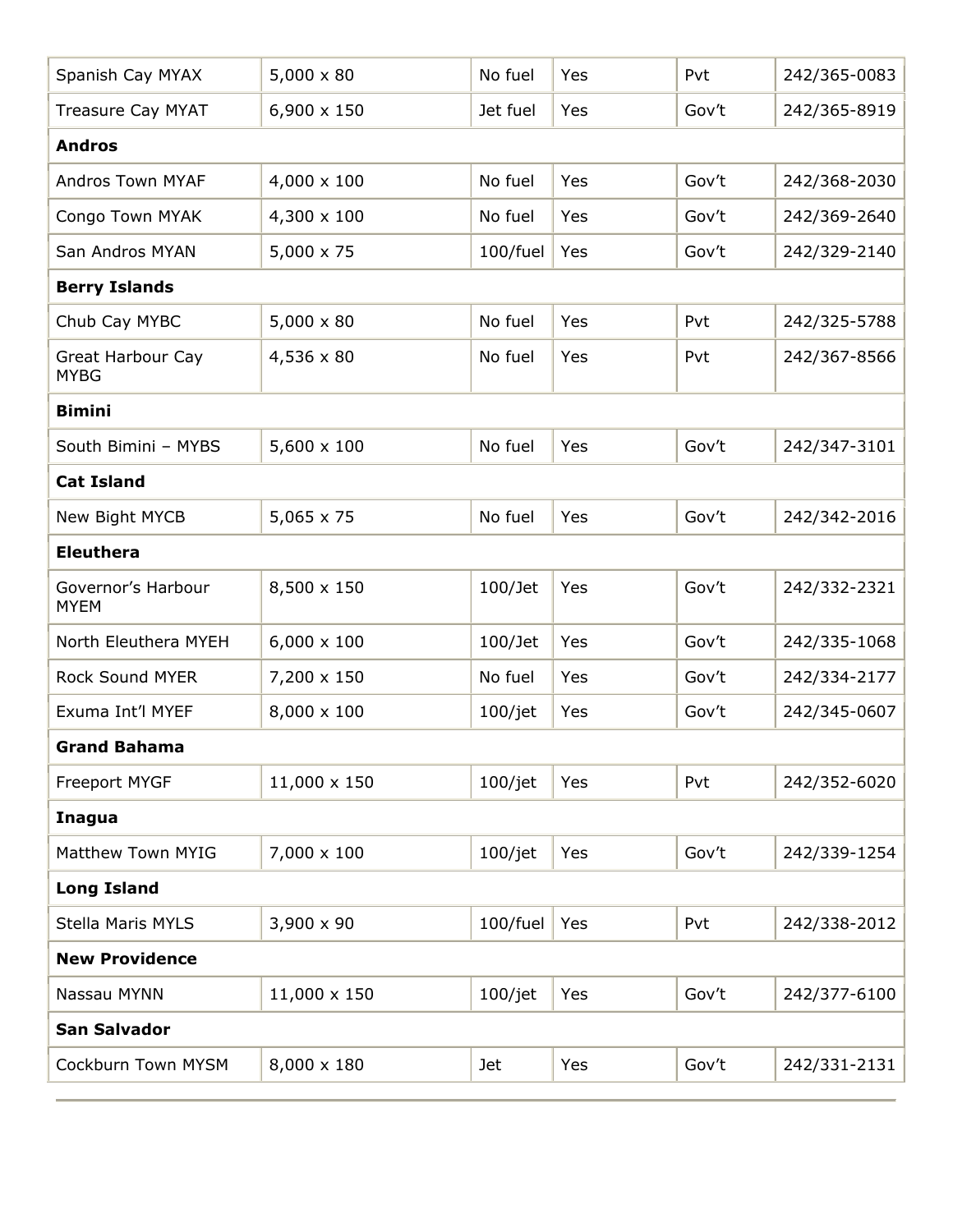Appendix J U.S. Designated Airports of Entry Florida **Ft. Lauderdale Executive (FXE)** ADCUS Telephone: Sun-Sat 0900-1700 (954) 356-7412 **Ft. Lauderdale/Hollywood International (FLL)** ADCUS Telephone: Sun-Sat 0800-2200 (954) 356-7411 After hours (305) 526-2878 **Key West International (EYW)** ADCUS Telephone: Sun-Sat 24 hours (305) 296-5411 **Miami International (MIA)** ADCUS Telephone: Sun-Sat 0800-2400 (305) 526-7155 After hours (305) 526-2878 **Opa Locka (OPF)** ADCUS Telephone: Sun-Sat 0900-1700 (305) 526-2534 **St. Lucie Country International (FPR)** (Fort Pierce) ADCUS Telephone: Sun-Sat 0800-2000 (561) 461-1733 **Kendall-Tamiami Executive (TMB)** ADCUS Telephone: Sun-Sat 0900-1700 (305) 526-2608 **Palm Beach International (PBI)** ADCUS Telephone: Mon-Sat 0800-2000 (561) 233-1080 Sun 0800-2400 (561) 233-1080 After hours (305) 526-2878

### North Carolina

### **Wilmington (New Hanover County)**

(910) 815-4601. On-call basis. Two-hour advance notice required during regular business hours (0800-1700); three-hour advance notice required after 1700 hours and on Saturday, Sunday, and holidays. *Notice: Customs requires that they be notified at least one hour prior to arrival (both Bahamas and United States) and that the first landing airport in the United States be the one closest to the point where you penetrate the border. To enter the United States from the Bahamas at an airport other than the first available ports of entry, you must obtain an excemption from the U.S. Director of Customs (address above).*

# Appendix K

# Search and Rescue Services

Bahamas Air-Sea Rescue Association **P. O. Box #SS-6247**